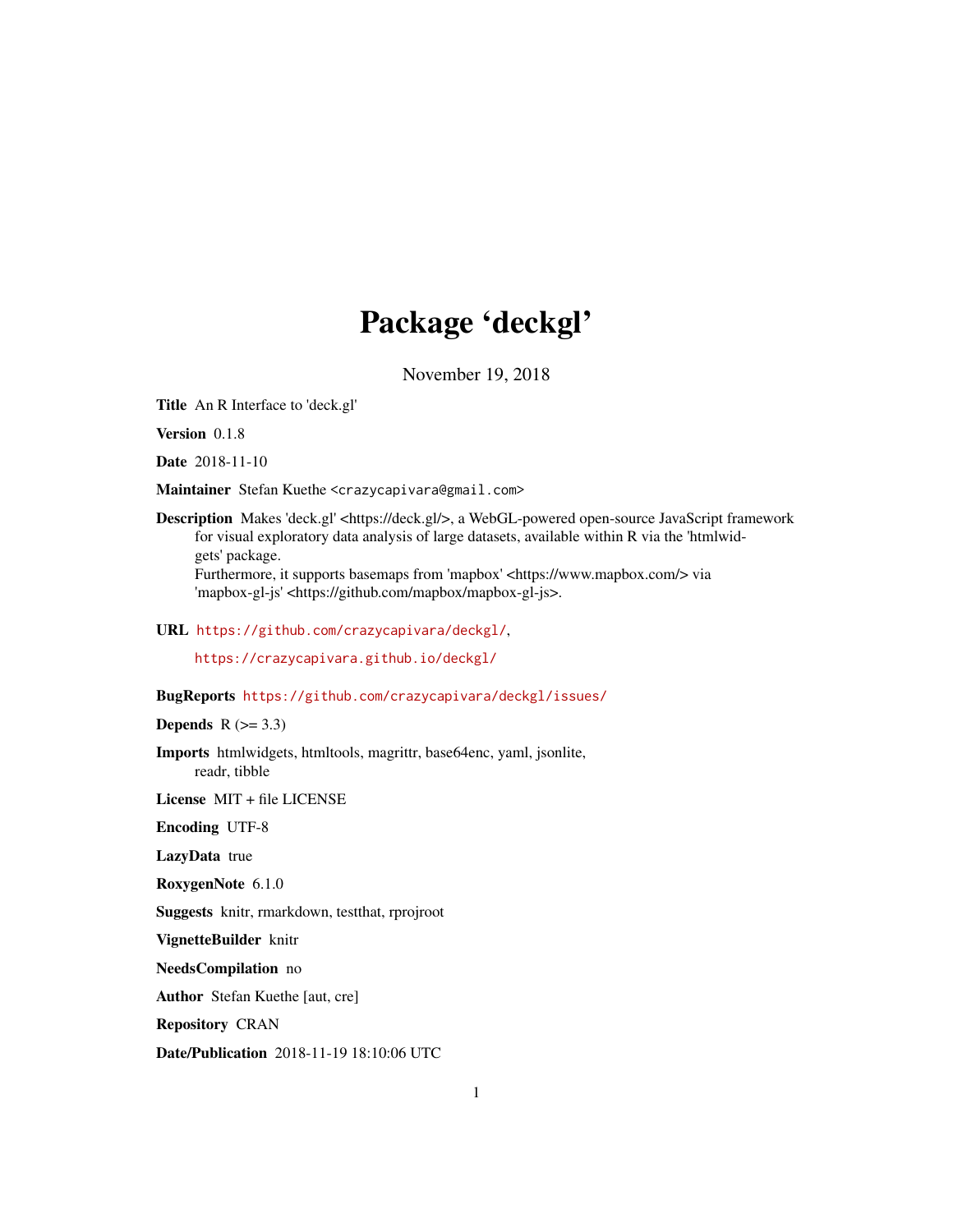## <span id="page-1-0"></span>R topics documented:

|       |                                                                                                                     | 2              |
|-------|---------------------------------------------------------------------------------------------------------------------|----------------|
|       |                                                                                                                     | 3              |
|       |                                                                                                                     | 5              |
|       |                                                                                                                     | 6              |
|       |                                                                                                                     | $\overline{7}$ |
|       |                                                                                                                     | 8              |
|       |                                                                                                                     | 9              |
|       |                                                                                                                     | 10             |
|       |                                                                                                                     | 11             |
|       |                                                                                                                     | <sup>12</sup>  |
|       |                                                                                                                     | 13             |
|       |                                                                                                                     | 14             |
|       |                                                                                                                     | 15             |
|       |                                                                                                                     | 16             |
|       |                                                                                                                     | 17             |
|       |                                                                                                                     | 18             |
|       |                                                                                                                     | 19             |
|       |                                                                                                                     | 20             |
|       |                                                                                                                     | 20             |
|       |                                                                                                                     | 21             |
|       |                                                                                                                     | 22             |
|       |                                                                                                                     | 22             |
|       |                                                                                                                     | 23             |
|       |                                                                                                                     | 23             |
|       | $get\_color_to_rgb_array \dots \dots \dots \dots \dots \dots \dots \dots \dots \dots \dots \dots \dots \dots \dots$ | 24             |
|       |                                                                                                                     | 24             |
|       |                                                                                                                     | 25             |
|       |                                                                                                                     | 25             |
|       |                                                                                                                     | 26             |
|       |                                                                                                                     | <sup>26</sup>  |
| Index |                                                                                                                     | 28             |

add\_arc\_layer *Add an arc layer to the deckgl widget*

### Description

The ArcLayer renders raised arcs joining pairs of source and target points, specified as latitude/longitude coordinates.

#### Usage

```
add_arc_layer(deckgl, id = "arc-layer", data = NULL,
 properties = list(), ...)
```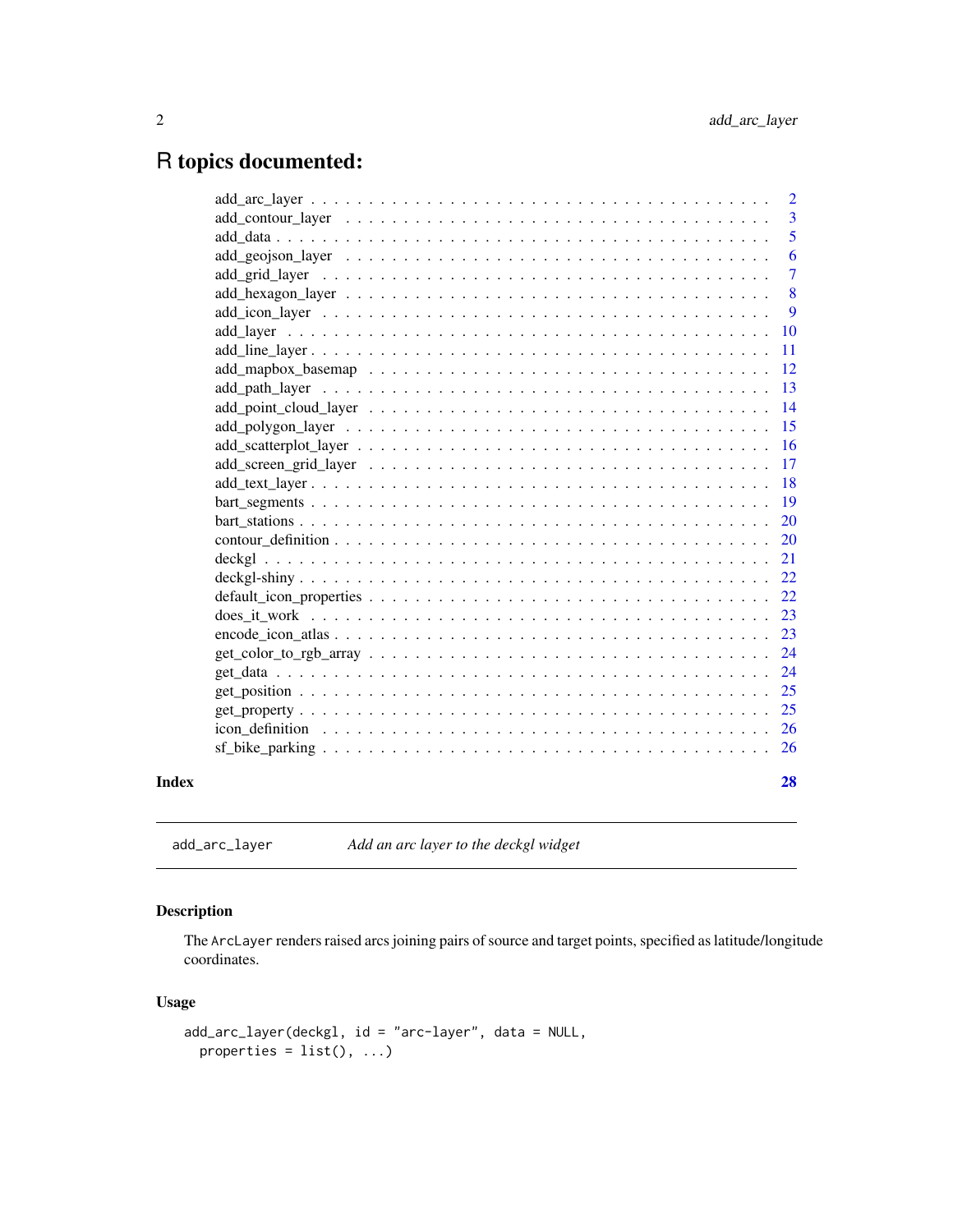#### <span id="page-2-0"></span>**Arguments**

| deckgl     | deckgl widget                                                                                                                                                                                                                                                                                          |
|------------|--------------------------------------------------------------------------------------------------------------------------------------------------------------------------------------------------------------------------------------------------------------------------------------------------------|
| id         | id of the layer                                                                                                                                                                                                                                                                                        |
| data       | url to fetch data from or data object                                                                                                                                                                                                                                                                  |
| properties | named list of properties with names corresponding to the properties defined<br>in the deckgl-api-reference for the given layer class, additionally there is a<br>getTooltip property (callback) showing a tooltip when the mouse enters an<br>object, e. g. getTooltip = $JS("object => object.name")$ |
|            | more properties (will be added to the properties object), useful if you want to<br>use a properties object for more than one layer                                                                                                                                                                     |

#### See Also

<https://deck.gl/#/documentation/deckgl-api-reference/layers/arc-layer>

#### Examples

```
## @knitr arc-layer
sample_data <- paste0(
  "https://raw.githubusercontent.com/",
  "uber-common/deck.gl-data/master/",
  "website/bart-segments.json"
)
properties <- list(
  pickable = TRUE,
  getStrokeWidth = 12,
  getSourcePosition = get_property("from.coordinates"),
  getTargetPosition = get_property("to.coordinates"),
  getSourceColor = JS("d => [Math.sqrt(d.inbound), 140, 0]"),getTargetColor = JS("d => [Math.sqrt(d.outbound), 140, 0]"),getTooltip = JS("object => `${object.from.name} to ${object.to.name}`")
)
deck \le deckgl(zoom = 10, pitch = 35) %>%
  add_arc_layer(data = sample_data, properties = properties) %>%
  add_mapbox_basemap()
if (interactive()) deck
```
add\_contour\_layer *Add a contour layer to the deckgl widget*

#### Description

The ContourLayer renders contour lines for a given threshold and cell size. Internally it implements [Marching Squares](https://en.wikipedia.org/wiki/Marching_squares) algorithm to generate contour line segments and feeds them into LineLayer to render lines.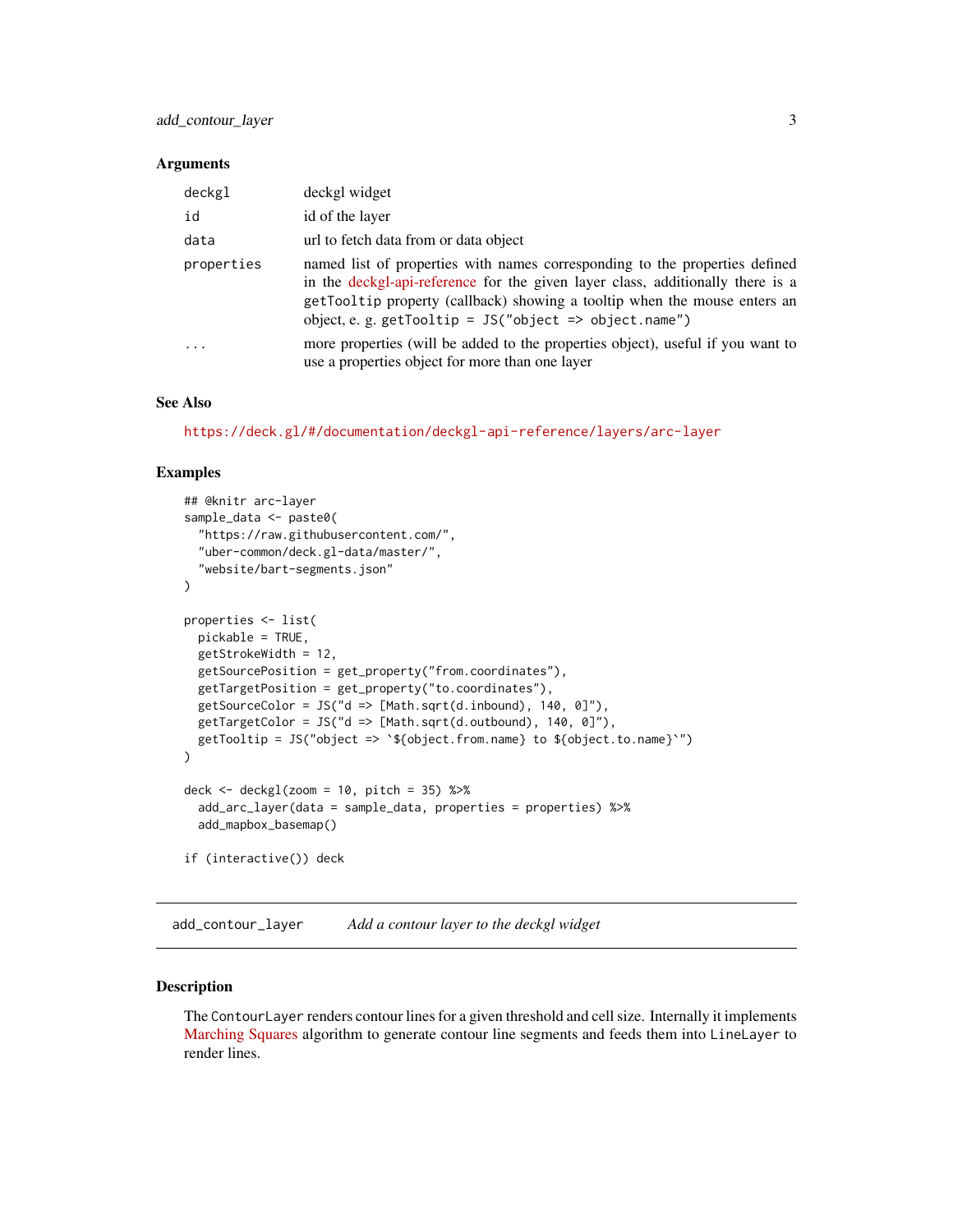#### Usage

```
add_contour_layer(deckgl, id = "contour-layer", data = NULL,
 properties = list(), ...)
```
#### Arguments

| deckgl     | deckgl widget                                                                                                                                                                                                                                                                                          |
|------------|--------------------------------------------------------------------------------------------------------------------------------------------------------------------------------------------------------------------------------------------------------------------------------------------------------|
| id         | id of the layer                                                                                                                                                                                                                                                                                        |
| data       | url to fetch data from or data object                                                                                                                                                                                                                                                                  |
| properties | named list of properties with names corresponding to the properties defined<br>in the deckgl-api-reference for the given layer class, additionally there is a<br>getTooltip property (callback) showing a tooltip when the mouse enters an<br>object, e. g. getTooltip = $JS("object => object.name")$ |
| .          | more properties (will be added to the properties object), useful if you want to<br>use a properties object for more than one layer                                                                                                                                                                     |

#### See Also

<https://deck.gl/#/documentation/deckgl-api-reference/layers/contour-layer>

```
## @knitr contour-layer
sample_data <- paste0(
  "https://raw.githubusercontent.com/",
  "uber-common/deck.gl-data/",
  "master/website/sf-bike-parking.json"
)
contours <- list(
 contour_definition(
   threshold = 1,
   color = c(255, 0, 0),
   strokeWidth = 2
  ),
  contour_definition(
   threshold = 5,
   color = c(0, 255, 0),
   strokeWidth = 3
  ),
  contour_definition(
    threshold = 15,
   color = c(0, 0, 255),
    strokeWidth = 5
 )
)
properties <- list(
  contours = contours,
  cellSize = 200,
```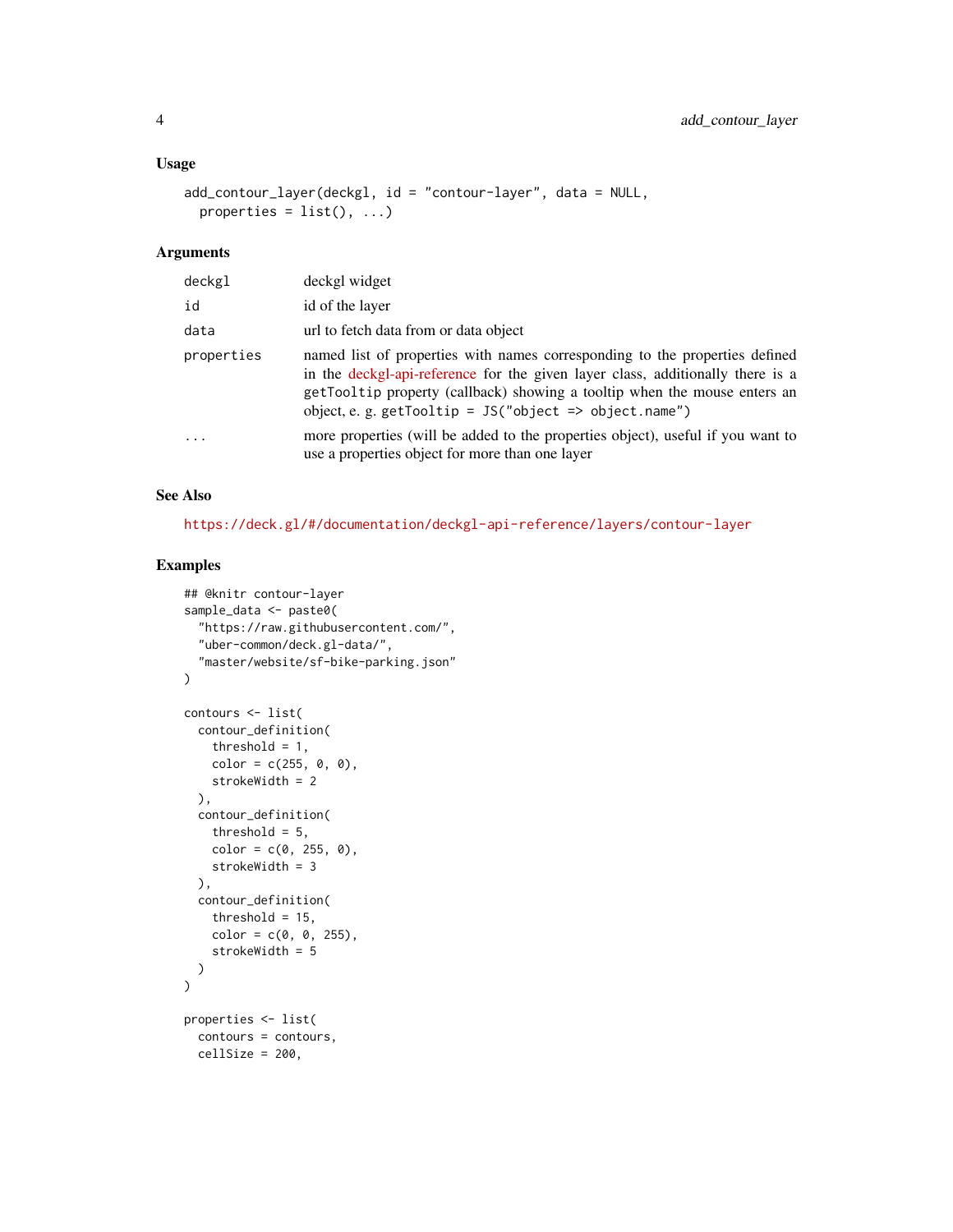#### <span id="page-4-0"></span>add\_data 5

```
elevationScale = 4,
  getPosition = get_property("COORDINATES")
\mathcal{L}deck <- \text{deckgl}(zoom = 10.5, pitch = 30) %>%
  add_contour_layer(data = sample_data, properties = properties) %>%
  add_mapbox_basemap()
if (interactive()) deck
```
<span id="page-4-1"></span>

add\_data *Add JavaScript data file*

#### Description

EXPERIMENTAL

#### Usage

add\_data(deckgl, data, var\_name = "thanksForAllTheFish")

#### Arguments

| deckgl   | deckgl widget                                            |
|----------|----------------------------------------------------------|
| data     | data object                                              |
| var name | JavaScript variable name used to make the data available |

```
properties <- list(
  extruded = TRUE,
  cellSize = 200,
  elevationScale = 4,
  getPosition = get_position("lat", "lng")
)
deck <- deckgl(pitch = 45) %>%
  add_data(sf_bike_parking, "sfBikeParking") %>%
  add_grid_layer(
   data = get_data("sfBikeParking"),
   properties = properties
  \lambdaif (interactive()) deck
```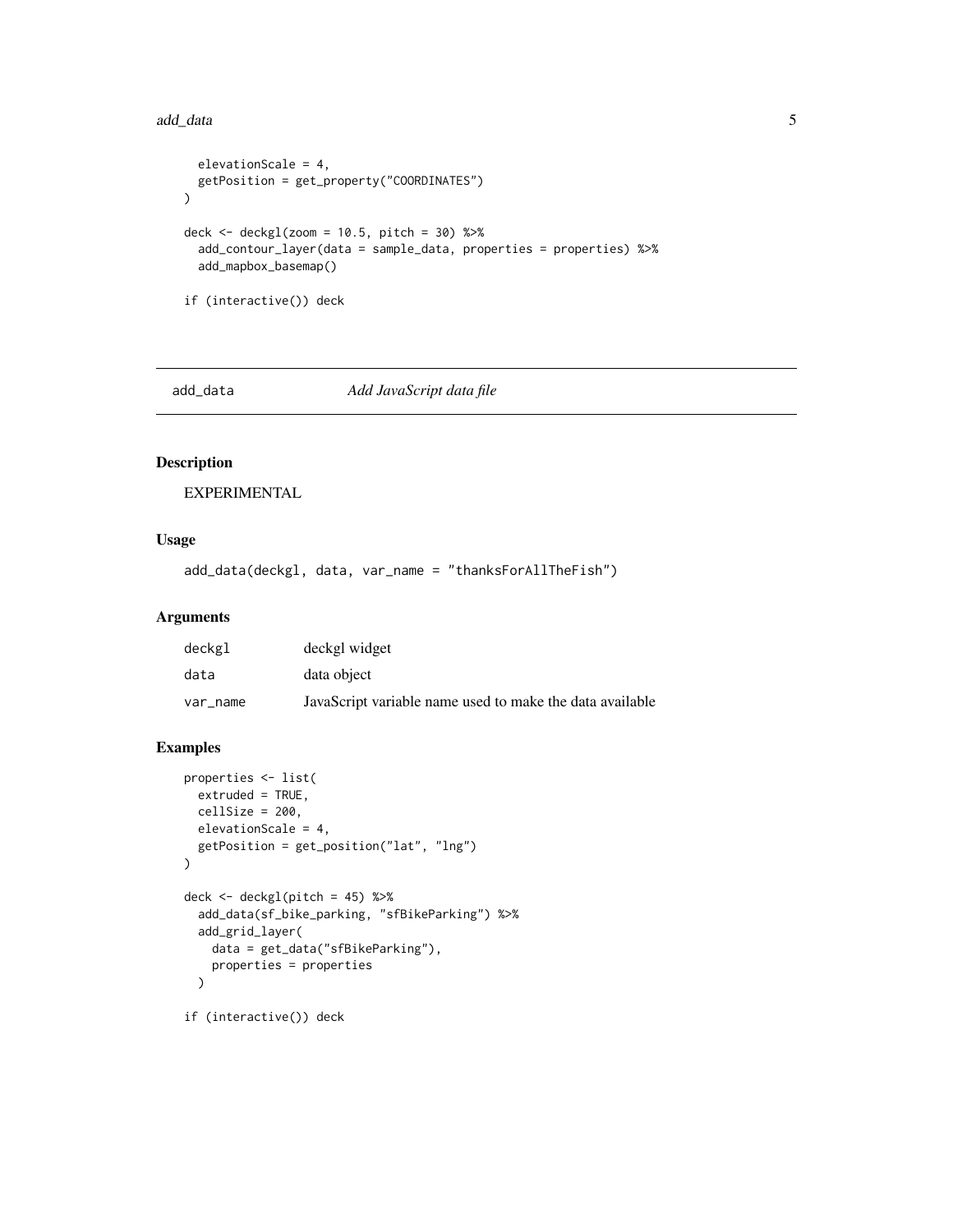<span id="page-5-0"></span>add\_geojson\_layer *Add a geojson layer to the deckgl widget*

#### Description

The GeoJsonLayer takes in [GeoJson](http://geojson.org) formatted data and renders it as interactive polygons, lines and points.

#### Usage

```
add_geojson_layer(deckgl, id = "geojson-layer", data = NULL,
 properties = list(), ...)
```
#### Arguments

| deckgl     | deckgl widget                                                                                                                                                                                                                                                                                          |
|------------|--------------------------------------------------------------------------------------------------------------------------------------------------------------------------------------------------------------------------------------------------------------------------------------------------------|
| id         | id of the layer                                                                                                                                                                                                                                                                                        |
| data       | url to fetch data from or data object                                                                                                                                                                                                                                                                  |
| properties | named list of properties with names corresponding to the properties defined<br>in the deckgl-api-reference for the given layer class, additionally there is a<br>getTooltip property (callback) showing a tooltip when the mouse enters an<br>object, e. g. getTooltip = $JS("object => object.name")$ |
| $\cdot$    | more properties (will be added to the properties object), useful if you want to<br>use a properties object for more than one layer                                                                                                                                                                     |

#### See Also

<https://deck.gl/#/documentation/deckgl-api-reference/layers/geojson-layer>

```
## @knitr geojson-layer
geojson <- paste0(
  "https://raw.githubusercontent.com/",
  "uber-common/deck.gl-data/",
  "master/website/bart.geo.json"
\lambdadeck <- deckgl(zoom = 10, pickingRadius = 5) %>%
  add_geojson_layer(
   data = geojson,
   filled = TRUE,
   extruded = TRUE,
   getRadius = 100,
   lineWidthScale = 20,
   lineWidthMinPixels = 2,
   getLineWidth = 1,
```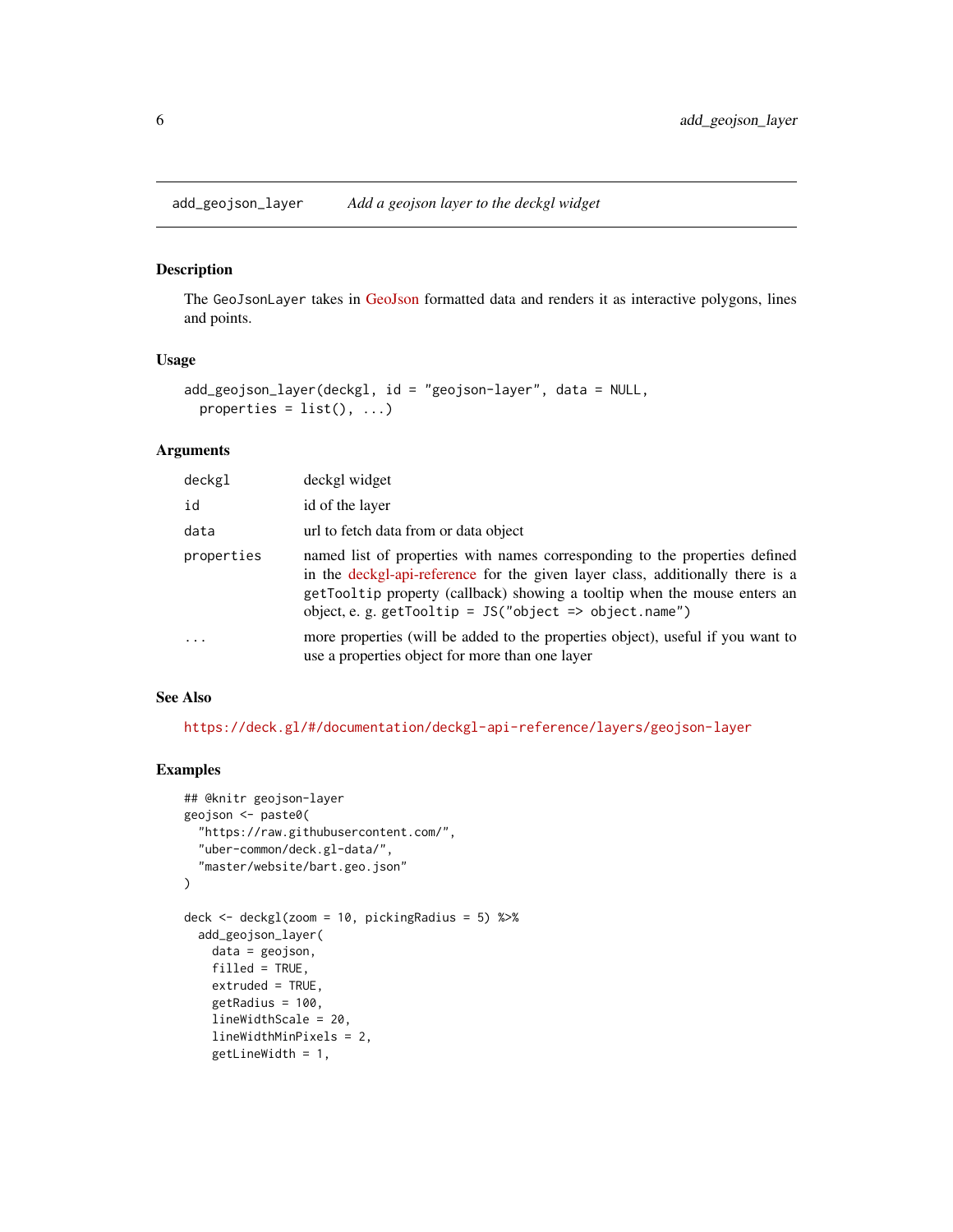#### <span id="page-6-0"></span>add\_grid\_layer 7

```
getLineColor = get_color_to_rgb_array("properties.color || 'black'"),
   getFillColor = c(160, 160, 180, 200),
   getElevation = 30,
   getTooltip = JS("object => object.properties.name || object.properties.station")
 ) %>%
 add_mapbox_basemap()
if (interactive()) deck
```
add\_grid\_layer *Add a grid layer to the deckgl widget*

#### Description

The GridLayer renders a grid heatmap based on an array of points. It takes the constant size all each cell, projects points into cells. The color and height of the cell is scaled by number of points it contains.

#### Usage

```
add_grid_layer(deckgl, id = "grid-layer", data = NULL,
 properties = list(), ...)
```
#### Arguments

| deckgl     | deckgl widget                                                                                                                                                                                                                                                                                          |
|------------|--------------------------------------------------------------------------------------------------------------------------------------------------------------------------------------------------------------------------------------------------------------------------------------------------------|
| id         | id of the layer                                                                                                                                                                                                                                                                                        |
| data       | url to fetch data from or data object                                                                                                                                                                                                                                                                  |
| properties | named list of properties with names corresponding to the properties defined<br>in the deckgl-api-reference for the given layer class, additionally there is a<br>getTooltip property (callback) showing a tooltip when the mouse enters an<br>object, e. g. getTooltip = $JS("object => object.name")$ |
| $\ddotsc$  | more properties (will be added to the properties object), useful if you want to<br>use a properties object for more than one layer                                                                                                                                                                     |

#### See Also

<https://deck.gl/#/documentation/deckgl-api-reference/layers/grid-layer>

```
## @knitr grid-layer
sample_data <- paste0(
  "https://raw.githubusercontent.com/",
  "uber-common/deck.gl-data/",
  "master/website/sf-bike-parking.json"
\mathcal{L}
```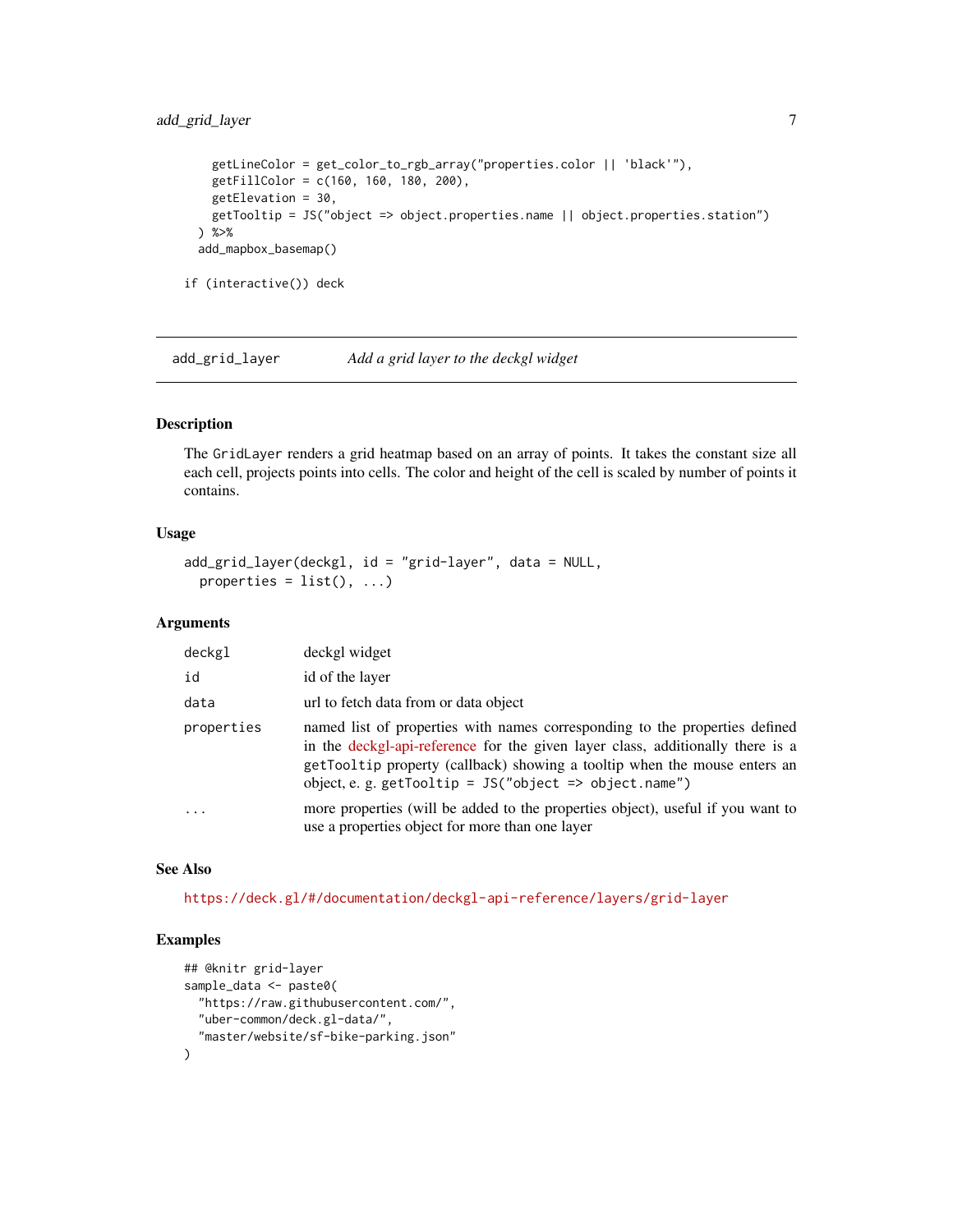```
properties <- list(
  extruded = TRUE,
  cellSize = 200,elevationScale = 4,
  getPosition = get_property("COORDINATES"),
 getTooltip = JS("object => `${object.position.join(', ')}<br/>Count: ${object.count}`"),
  fixedTooltip = TRUE
\lambdadeck \leq deckgl(zoom = 11, pitch = 45, bearing = 35) %\gg%
  add_grid_layer(data = sample_data, properties = properties) %>%
  add_mapbox_basemap()
if (interactive()) deck
```
add\_hexagon\_layer *Add a hexagon layer to the deckgl widget*

#### Description

The HexagonLayer renders a hexagon heatmap based on an array of points. It takes the radius of hexagon bin, projects points into hexagon bins. The color and height of the hexagon is scaled by number of points it contains.

#### Usage

```
add_hexagon_layer(deckgl, id = "hexagon-layer", data = NULL,
 properties = list(), ...)
```
#### Arguments

| deckgl     | deckgl widget                                                                                                                                                                                                                                                                                          |
|------------|--------------------------------------------------------------------------------------------------------------------------------------------------------------------------------------------------------------------------------------------------------------------------------------------------------|
| id         | id of the layer                                                                                                                                                                                                                                                                                        |
| data       | url to fetch data from or data object                                                                                                                                                                                                                                                                  |
| properties | named list of properties with names corresponding to the properties defined<br>in the deckgl-api-reference for the given layer class, additionally there is a<br>getTooltip property (callback) showing a tooltip when the mouse enters an<br>object, e. g. getTooltip = $JS("object => object.name")$ |
| .          | more properties (will be added to the properties object), useful if you want to<br>use a properties object for more than one layer                                                                                                                                                                     |

#### See Also

<https://deck.gl/#/documentation/deckgl-api-reference/layers/hexagon-layer>

<span id="page-7-0"></span>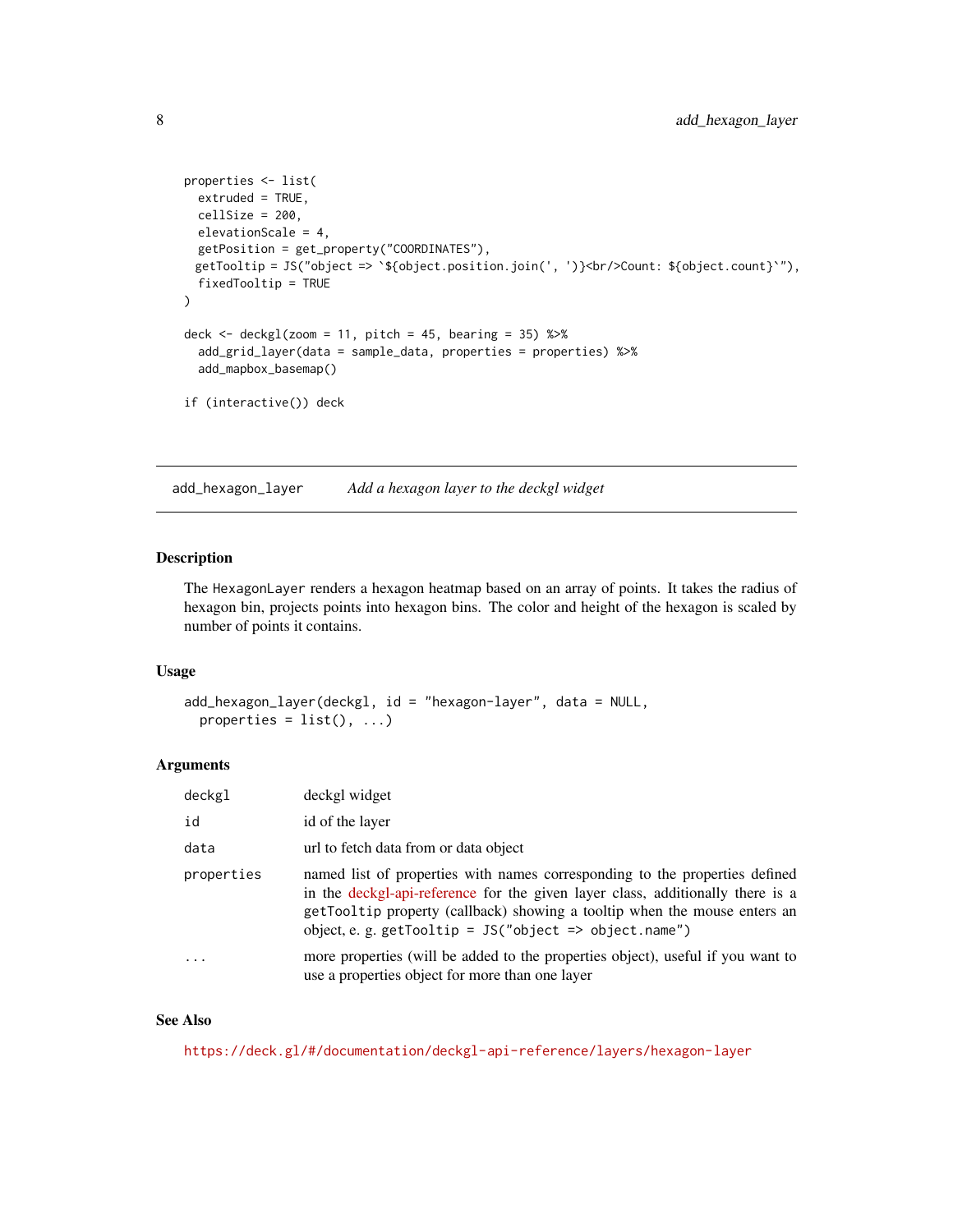#### <span id="page-8-0"></span>add\_icon\_layer 9

#### Examples

```
## @knitr hexagon-layer
sample_data <- paste0(
  "https://raw.githubusercontent.com/",
  "uber-common/deck.gl-data/",
  "master/website/sf-bike-parking.json"
\mathcal{L}properties <- list(
  extruded = TRUE,radius = 200,
  elevationScale = 4,
 getPosition = get_property("COORDINATES"),
 getTooltip = JS("object => `${object.centroid.join(', ')}<br/>Count: ${object.points.length}`"),
  fixedTooltip = TRUE
\lambdadeck \leq deckgl(zoom = 11, pitch = 45, bearing = 35) %>%
  add_hexagon_layer(data = sample_data, properties = properties) %>%
  add_mapbox_basemap()
if (interactive()) deck
```
add\_icon\_layer *Add an icon layer to the deckgl widget*

#### Description

The IconLayer renders raster icons at given coordinates.

#### Usage

```
add_icon_layer(deckgl, id = "icon-layer", data = NULL,
 properties = default_icon_properties(), ...)
```
#### Arguments

| deckgl widget                                                                                                                                                                                                                                                                                          |
|--------------------------------------------------------------------------------------------------------------------------------------------------------------------------------------------------------------------------------------------------------------------------------------------------------|
| id of the layer                                                                                                                                                                                                                                                                                        |
| url to fetch data from or data object                                                                                                                                                                                                                                                                  |
| named list of properties with names corresponding to the properties defined<br>in the deckgl-api-reference for the given layer class, additionally there is a<br>getTooltip property (callback) showing a tooltip when the mouse enters an<br>object, e. g. getTooltip = $JS("object => object.name")$ |
| more properties (will be added to the properties object), useful if you want to<br>use a properties object for more than one layer                                                                                                                                                                     |
|                                                                                                                                                                                                                                                                                                        |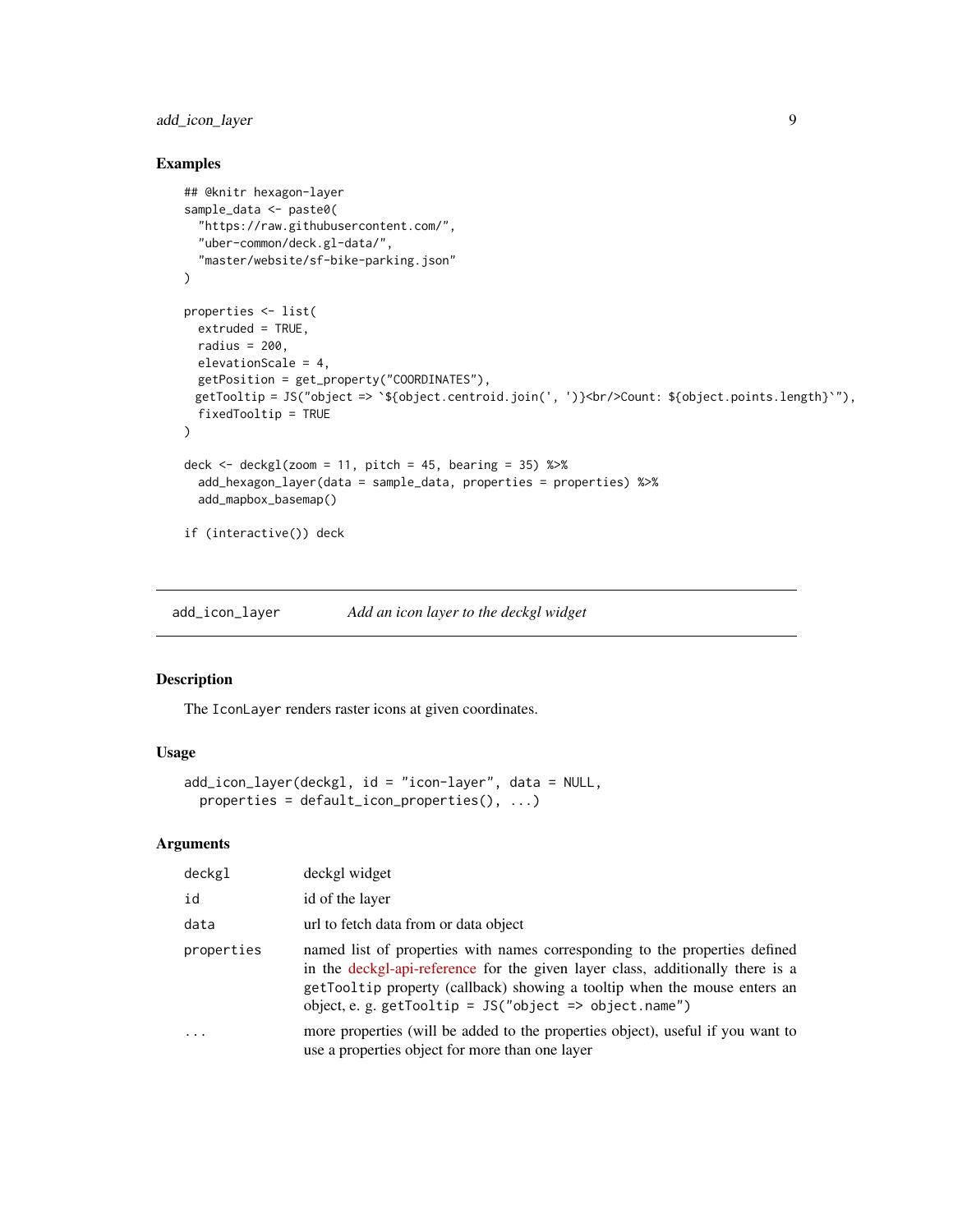#### See Also

<https://deck.gl/#/documentation/deckgl-api-reference/layers/icon-layer>

#### Examples

```
## @knitr icon-layer
sample_data <- paste0(
 "https://raw.githubusercontent.com/",
 "uber-common/deck.gl-data/",
  "master/website/bart-stations.json"
\mathcal{L}properties <- list(
 pickable = TRUE,
 iconAtlas = encode_icon_atlas(),
 iconMapping = list(marker = icon_definition()),
 sizeScale = 10,
 getPosition = get_property("coordinates"),
 getIcon = JS("d => 'marker'"),getSize = 5,
 getColor = JS("d => [Math.sqrt(d.exits), 140, 0]"),getTooltip = JS("object => `${object.name}<br/>${object.address}`")
)
deck \le deckgl(zoom = 10, pitch = 45) %>%
 add_icon_layer(data = sample_data, properties = properties) %>%
 add_mapbox_basemap()
if (interactive()) deck
```
add\_layer *Add any kind of layer to the deckgl widget*

#### Description

Generic function to add any kind of layer to the deckgl widget. Usually you will not use this one but any of the add\_\*\_layer functions instead.

#### Usage

```
add\_layer(deckgl, class_name, id, data, properties = list(), ...)
```
#### Arguments

| deckgl     | deckgl widget                                      |
|------------|----------------------------------------------------|
| class_name | name of the is layer class, e. g. ScatterplotLayer |
| id         | id of the layer                                    |
| data       | url to fetch data from or data object              |

<span id="page-9-0"></span>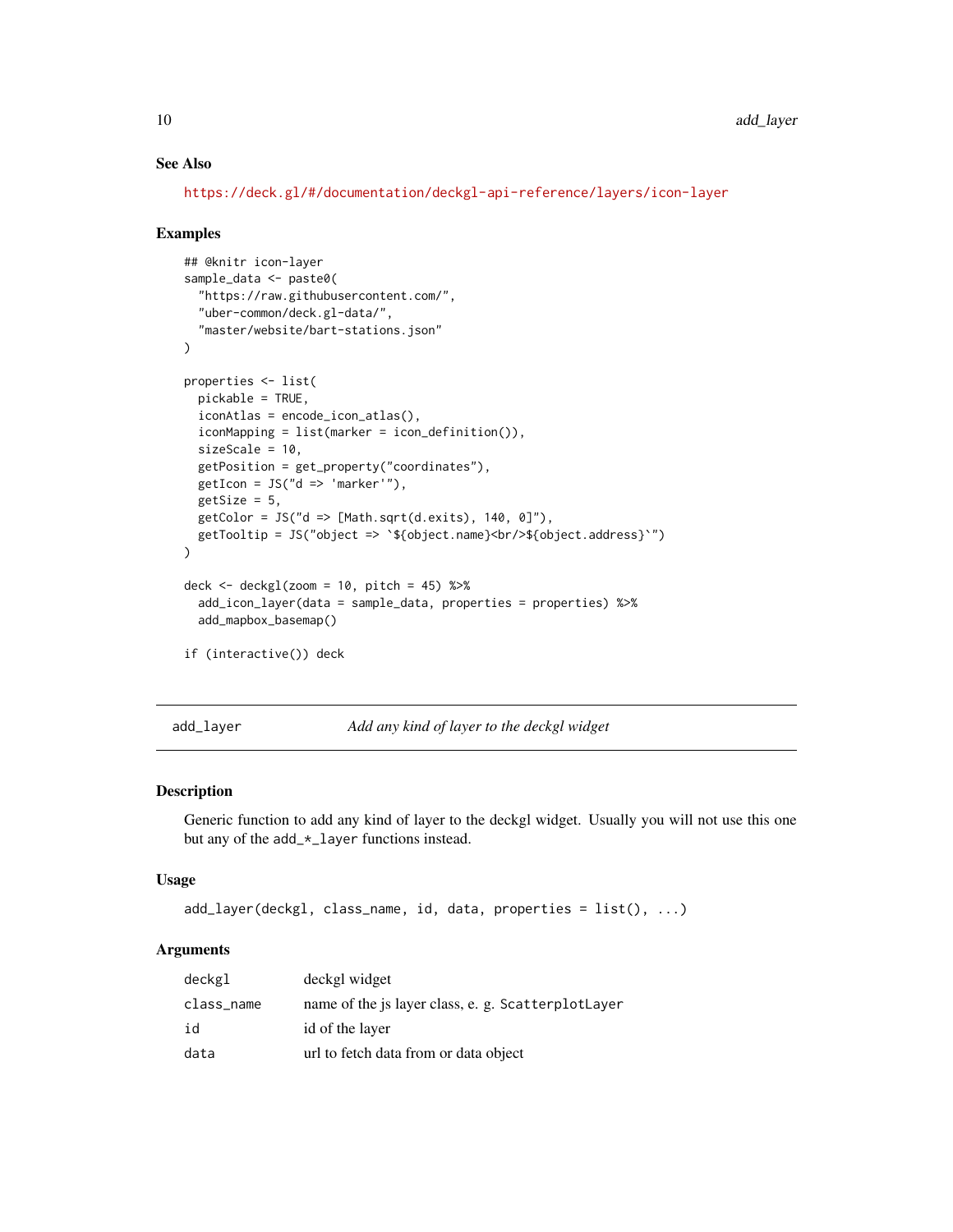<span id="page-10-0"></span>

| properties                                                                                                                              | named list of properties with names corresponding to the properties defined                                                         |
|-----------------------------------------------------------------------------------------------------------------------------------------|-------------------------------------------------------------------------------------------------------------------------------------|
|                                                                                                                                         | in the deckgl-api-reference for the given layer class, additionally there is a                                                      |
|                                                                                                                                         | getTooltip property (callback) showing a tooltip when the mouse enters an<br>object, e. g. getTooltip = JS("object => object.name") |
|                                                                                                                                         |                                                                                                                                     |
| more properties (will be added to the properties object), useful if you want to<br>.<br>use a properties object for more than one layer |                                                                                                                                     |

#### Value

deckgl widget

add\_line\_layer *Add a line layer to the deckgl widget*

#### Description

The LineLayer renders flat lines joining pairs of source and target points, specified as latitude/longitude coordinates.

#### Usage

```
add_line_layer(deckgl, id = "line-layer", data = NULL,
 properties = list(), ...)
```
#### Arguments

| deckgl     | deckgl widget                                                                                                                                                                                                                                                                                          |
|------------|--------------------------------------------------------------------------------------------------------------------------------------------------------------------------------------------------------------------------------------------------------------------------------------------------------|
| id         | id of the layer                                                                                                                                                                                                                                                                                        |
| data       | url to fetch data from or data object                                                                                                                                                                                                                                                                  |
| properties | named list of properties with names corresponding to the properties defined<br>in the deckgl-api-reference for the given layer class, additionally there is a<br>getTooltip property (callback) showing a tooltip when the mouse enters an<br>object, e. g. getTooltip = $JS("object => object.name")$ |
| $\cdot$    | more properties (will be added to the properties object), useful if you want to<br>use a properties object for more than one layer                                                                                                                                                                     |

#### See Also

<https://deck.gl/#/documentation/deckgl-api-reference/layers/line-layer>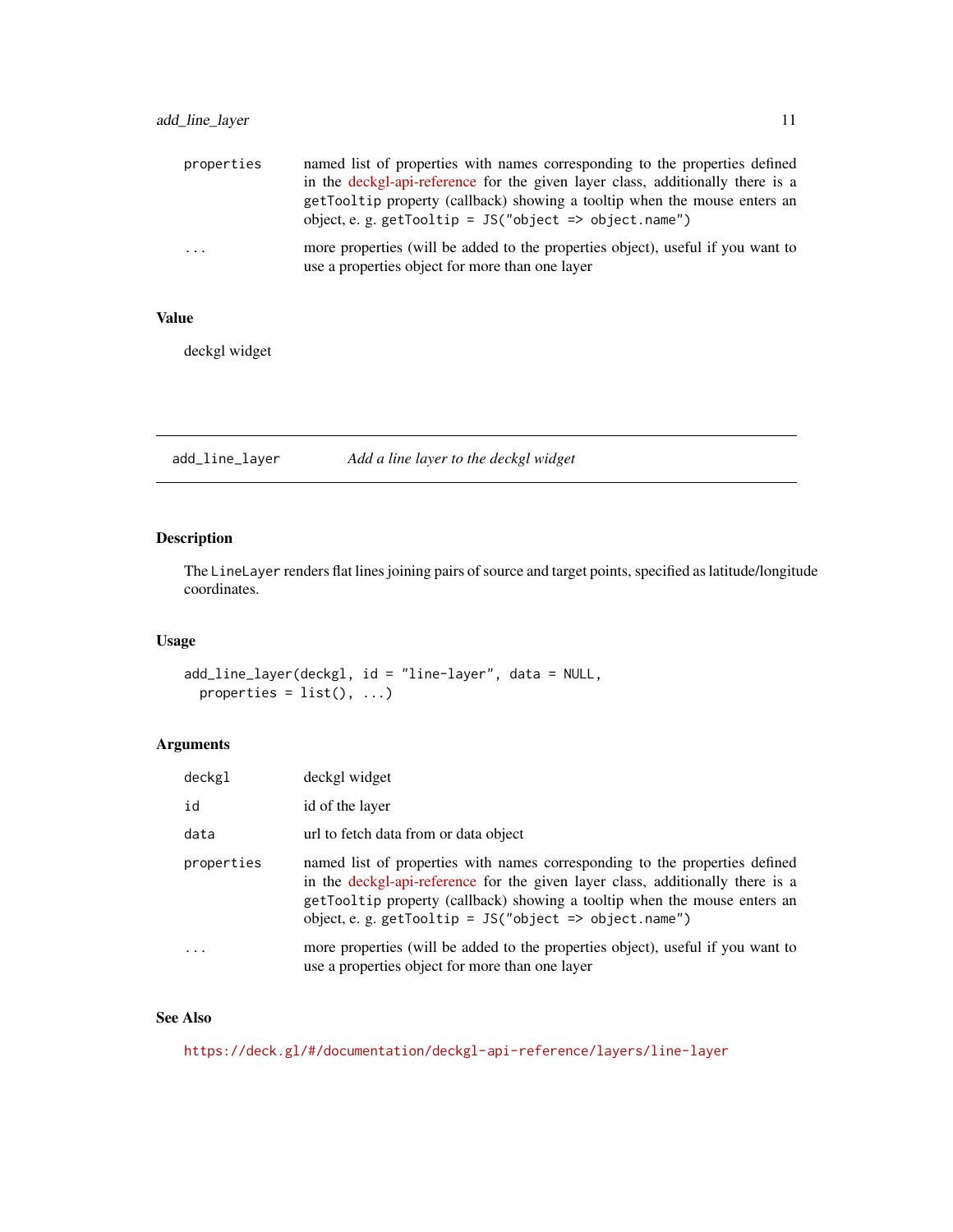#### Examples

```
## @knitr line-layer
sample_data <- paste0(
  "https://raw.githubusercontent.com/",
  "uber-common/deck.gl-data/",
  "master/website/bart-segments.json"
\mathcal{L}properties <- list(
  pickable = TRUE,
  getStrokeWidth = 12,
  getSourcePosition = get_property("from.coordinates"),
  getTargetPosition = get_property("to.coordinates"),
  getColor = JS('d => [Math.sqrt(d.inbound + d.outbound), 140, 0]"),getTooltip = JS("object => `${object.from.name} to ${object.to.name}`")
)
deck \le deckgl(zoom = 10, pitch = 20) %>%
  add_line_layer(data = sample_data, properties = properties) %>%
  add_mapbox_basemap()
if (interactive()) deck
```
add\_mapbox\_basemap *Add a base map from mapbox to the deckgl widget*

#### Description

Add a base map from mapbox to the deckgl widget

#### Usage

```
add_mapbox_basemap(deckgl, token = Sys.getenv("MAPBOX_API_TOKEN"),
  style = "mapbox://styles/mapbox/light-v9")
```
#### Arguments

| deckgl | deckgl widget           |
|--------|-------------------------|
| token  | mapbox api access token |
| style  | map style               |

#### Value

deckgl widget

<span id="page-11-0"></span>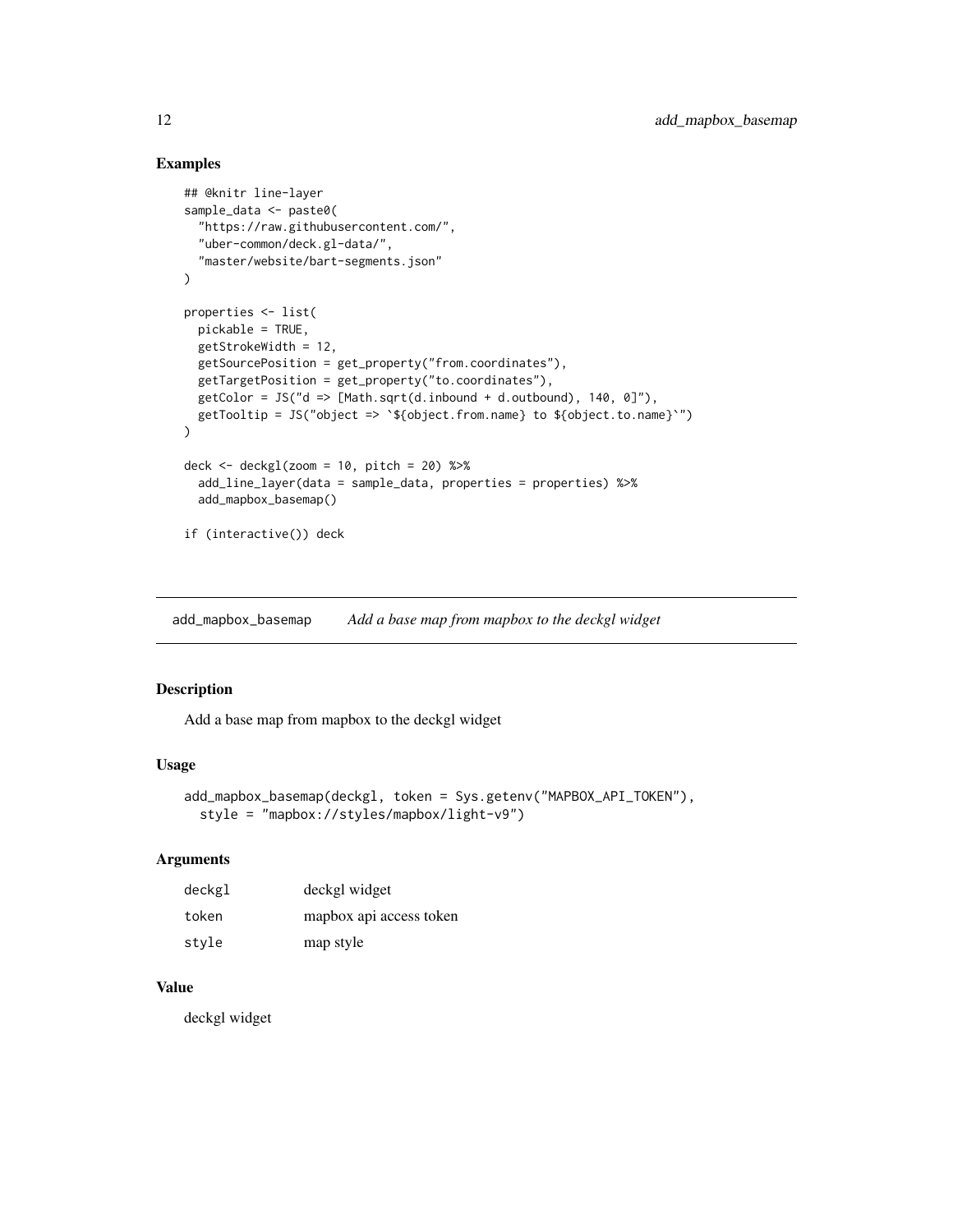<span id="page-12-0"></span>

#### Description

The PathLayer takes in lists of coordinate points and renders them as extruded lines with mitering.

#### Usage

```
add_path_layer(deckgl, id = "path-layer", data = NULL,
 properties = list(), ...)
```
#### Arguments

| deckgl     | deckgl widget                                                                                                                                                                                                                                                                                          |
|------------|--------------------------------------------------------------------------------------------------------------------------------------------------------------------------------------------------------------------------------------------------------------------------------------------------------|
| id         | id of the layer                                                                                                                                                                                                                                                                                        |
| data       | url to fetch data from or data object                                                                                                                                                                                                                                                                  |
| properties | named list of properties with names corresponding to the properties defined<br>in the deckgl-api-reference for the given layer class, additionally there is a<br>getTooltip property (callback) showing a tooltip when the mouse enters an<br>object, e. g. getTooltip = $JS("object => object.name")$ |
| $\cdot$    | more properties (will be added to the properties object), useful if you want to<br>use a properties object for more than one layer                                                                                                                                                                     |

#### See Also

<https://deck.gl/#/documentation/deckgl-api-reference/layers/path-layer>

```
## @knitr path-layer
sample_data <- paste0(
  "https://raw.githubusercontent.com/",
  "uber-common/deck.gl-data/",
  "master/website/bart-lines.json"
\lambdaproperties <- list(
  pickable = TRUE,
  widthScale = 20,
  widthMinPixels = 2,
  getPath = get_property("path"),
  getColor = get_color_to_rgb_array("color"),
  getWidth = 5,
  getTooltip = get_property("name")
\mathcal{L}deck \le deckgl(pitch = 25, zoom = 10.5) %>%
```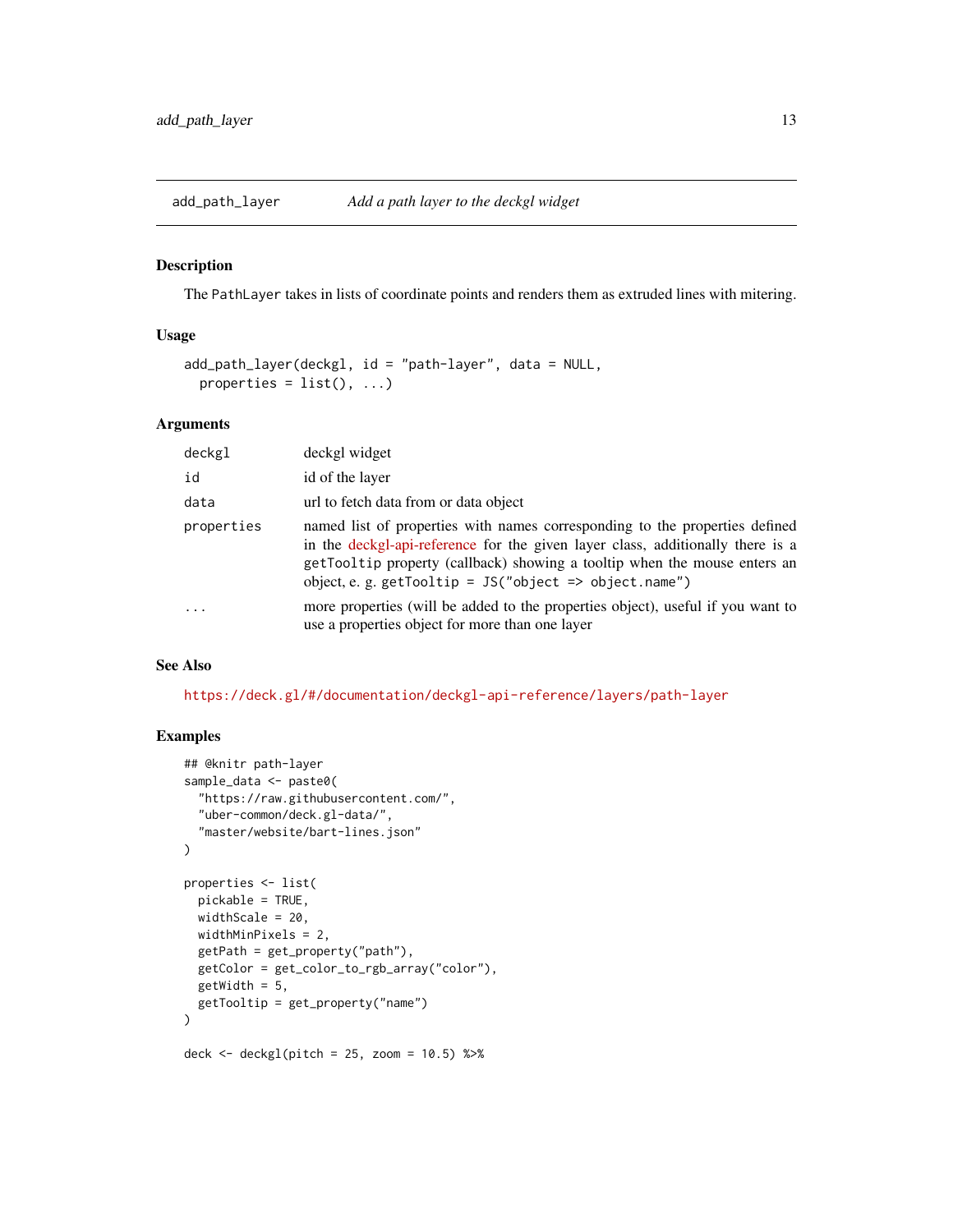```
add_path_layer(data = sample_data, properties = properties) %>%
add_mapbox_basemap()
```

```
if (interactive()) deck
```
add\_point\_cloud\_layer *Add a point cloud layer to the deckgl widget*

#### Description

The PointCloudLayer takes in points with 3d positions, normals and colors and renders them as spheres with a certain radius.

#### Usage

```
add_point_cloud_layer(deckgl, id = "point-cloud-layer", data = NULL,
 properties = list(), ...)
```
#### Arguments

| deckgl     | deckgl widget                                                                                                                                                                                                                                                                                          |
|------------|--------------------------------------------------------------------------------------------------------------------------------------------------------------------------------------------------------------------------------------------------------------------------------------------------------|
| id         | id of the layer                                                                                                                                                                                                                                                                                        |
| data       | url to fetch data from or data object                                                                                                                                                                                                                                                                  |
| properties | named list of properties with names corresponding to the properties defined<br>in the deckgl-api-reference for the given layer class, additionally there is a<br>getTooltip property (callback) showing a tooltip when the mouse enters an<br>object, e. g. getTooltip = $JS("object => object.name")$ |
| $\cdot$    | more properties (will be added to the properties object), useful if you want to<br>use a properties object for more than one layer                                                                                                                                                                     |

#### See Also

<https://deck.gl/#/documentation/deckgl-api-reference/layers/point-cloud-layer>

```
## @knitr point-cloud-layer
sample_data <- paste0(
  "https://raw.githubusercontent.com/",
  "uber-common/deck.gl-data/",
  "master/website/pointcloud.json"
\overline{)}properties <- list(
  pickable = TRUE,
  coordinateSystem = JS("COORDINATE_SYSTEM.METER_OFFSETS"),
  coordinateOrigin = c(-122.4, 37.74),
  radiusPixels = 4,
```
<span id="page-13-0"></span>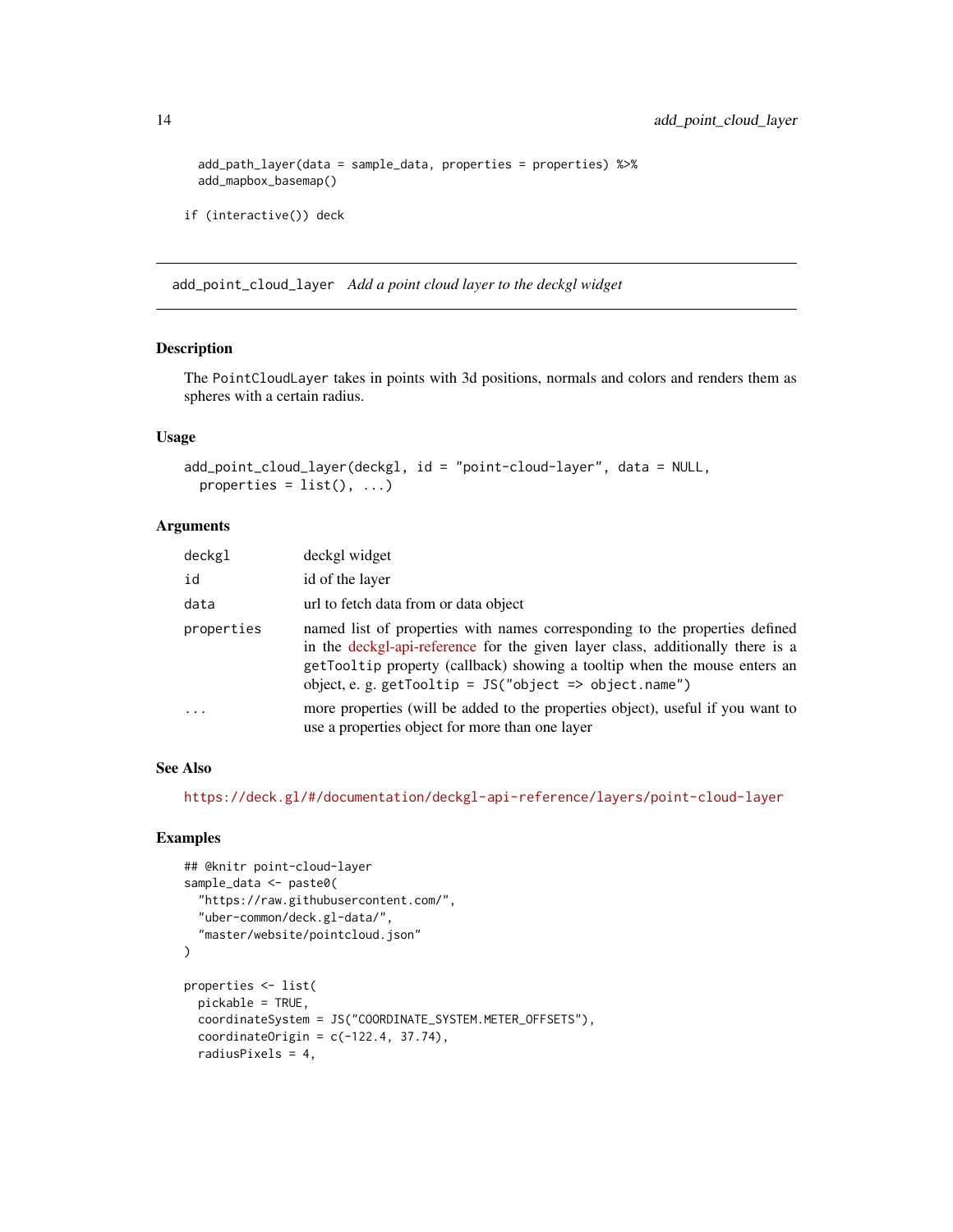#### <span id="page-14-0"></span>add\_polygon\_layer 15

```
getPosition = get_property("position"),
 getNormal = get_property("normal"),
 getColor = get_property("color"),
 lightSettings = list(),
 getTooltip = JS("object => object.position.join(', ')")
\mathcal{L}deck <- deckgl(pitch = 45, zoom = 10.5) %>%
 add_point_cloud_layer(data = sample_data, properties = properties) %>%
 add_mapbox_basemap()
if (interactive()) deck
```
add\_polygon\_layer *Add a polygon layer to the deckgl widget*

#### Description

The PolygonLayer renders filled and/or stroked polygons.

#### Usage

```
add_polygon_layer(deckgl, id = "polygon-layer", data = NULL,
 properties = list(), ...)
```
#### Arguments

| deckgl     | deckgl widget                                                                                                                                                                                                                                                                                          |
|------------|--------------------------------------------------------------------------------------------------------------------------------------------------------------------------------------------------------------------------------------------------------------------------------------------------------|
| id         | id of the layer                                                                                                                                                                                                                                                                                        |
| data       | url to fetch data from or data object                                                                                                                                                                                                                                                                  |
| properties | named list of properties with names corresponding to the properties defined<br>in the deckgl-api-reference for the given layer class, additionally there is a<br>getTooltip property (callback) showing a tooltip when the mouse enters an<br>object, e. g. getTooltip = $JS("object => object.name")$ |
| .          | more properties (will be added to the properties object), useful if you want to<br>use a properties object for more than one layer                                                                                                                                                                     |

#### See Also

<https://deck.gl/#/documentation/deckgl-api-reference/layers/polygon-layer>

```
## @knitr polygon-layer
sample_data <- paste0(
 "https://raw.githubusercontent.com/",
 "uber-common/deck.gl-data/",
 "master/website/sf-zipcodes.json"
```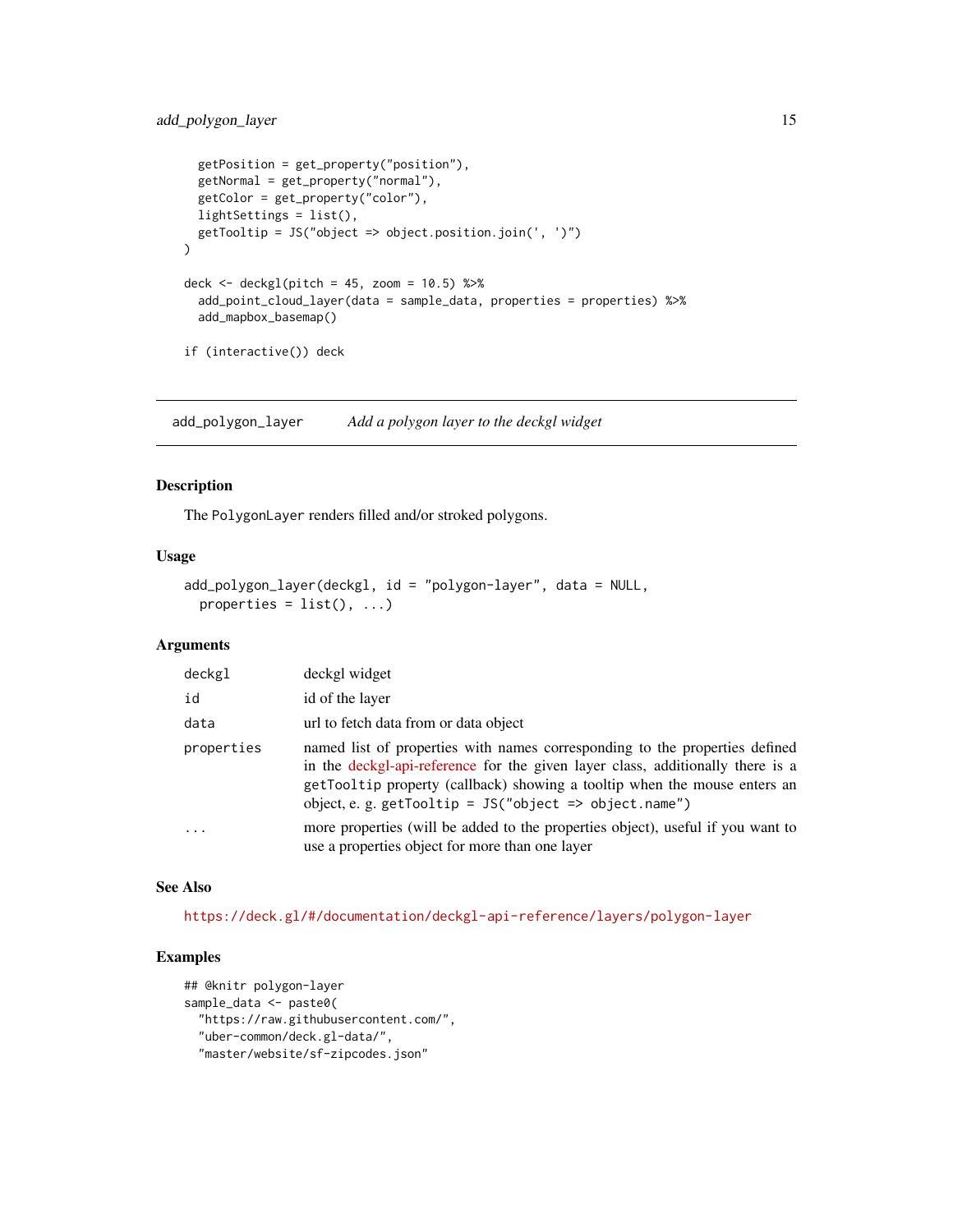```
properties <- list(
  pickable = TRUE,
  stroked = TRUE,
  filled = TRUE,
  wireframe = TRUE,
  lineWidthMinPixels = 1,
  getPolygon = get_property("contour"),
  getElevation = JS("d => d.population / d.area / 10"),
  getFillColor = JS("d => [d.population / d.area / 60, 140, 0]"),
  getLineColor = c(80, 80, 80),
  getLineWidth = 1,
  getTooltip = JS("object => `${object.zipcode}<br/>Population: ${object.population}`")
)
deck <- deckgl(zoom = 11, pitch = 25) %>%
  add_polygon_layer(data = sample_data, properties = properties) %>%
  add_mapbox_basemap()
if (interactive()) deck
```
add\_scatterplot\_layer *Add a scatterplot layer to the deckgl widget*

#### Description

The ScatterplotLayer takes in paired latitude and longitude coordinated points and renders them as circles with a certain radius.

#### Usage

```
add_scatterplot_layer(deckgl, id = "scatterplot-layer", data = NULL,
 properties = list(), ...)
```
#### Arguments

| deckgl     | deckgl widget                                                                                                                                                                                                                                                                                          |
|------------|--------------------------------------------------------------------------------------------------------------------------------------------------------------------------------------------------------------------------------------------------------------------------------------------------------|
| id         | id of the layer                                                                                                                                                                                                                                                                                        |
| data       | url to fetch data from or data object                                                                                                                                                                                                                                                                  |
| properties | named list of properties with names corresponding to the properties defined<br>in the deckgl-api-reference for the given layer class, additionally there is a<br>getTooltip property (callback) showing a tooltip when the mouse enters an<br>object, e. g. getTooltip = $JS("object => object.name")$ |
| $\cdots$   | more properties (will be added to the properties object), useful if you want to<br>use a properties object for more than one layer                                                                                                                                                                     |

<span id="page-15-0"></span>

)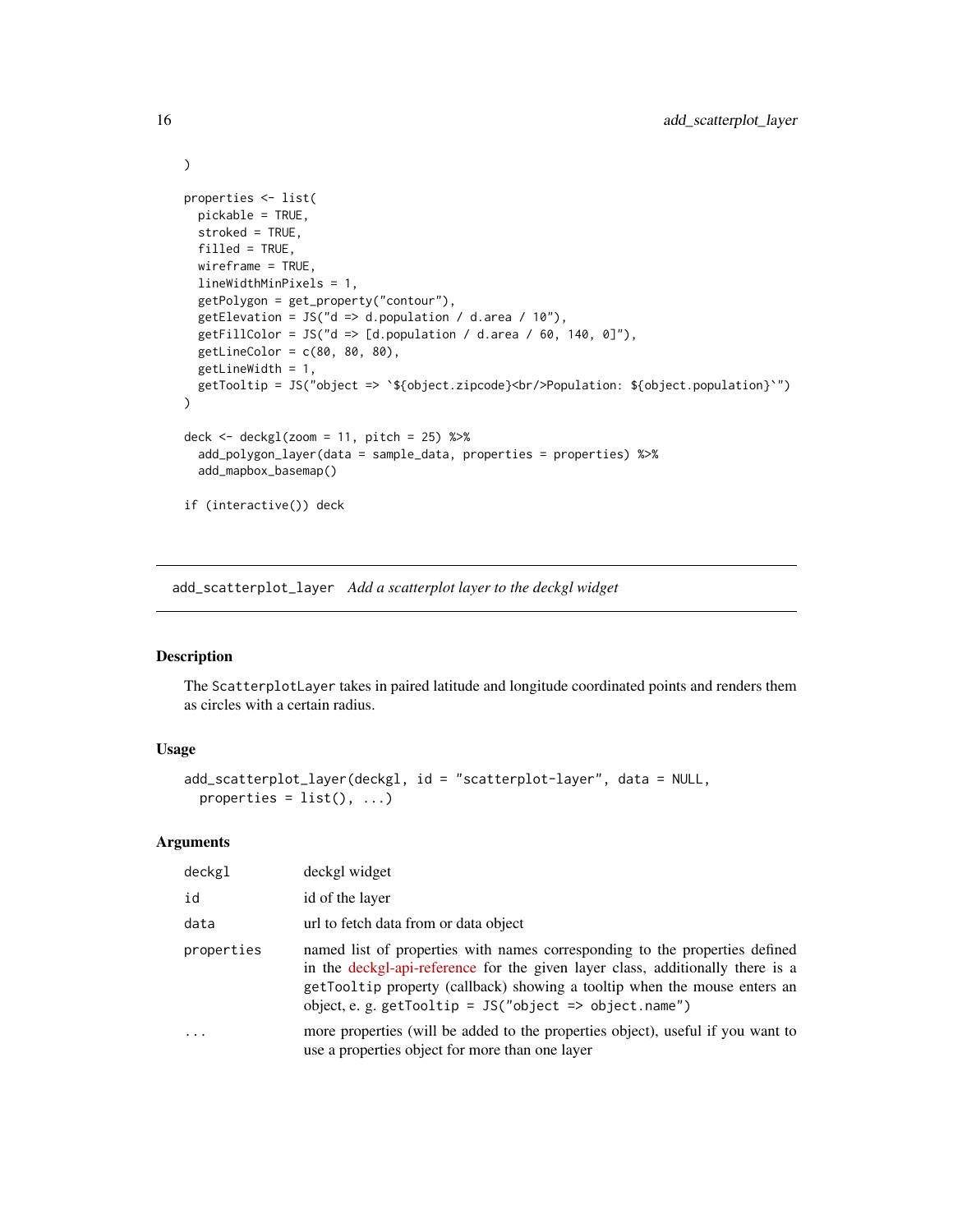<span id="page-16-0"></span>add\_screen\_grid\_layer 17

#### See Also

<https://deck.gl/#/documentation/deckgl-api-reference/layers/scatterplot-layer>

#### Examples

```
## @knitr scatterplot-layer
bart_stations <- paste0(
  "https://raw.githubusercontent.com/",
  "uber-common/deck.gl-data/",
  "master/website/bart-stations.json"
\lambdaproperties <- list(
  getPosition = get_property("coordinates"),
  getRadius = JS("data => Math.sqrt(data.exits)"),
 radiusScale = 6,
  getColor = c(255, 140, 20)
\lambdadeck \le deckgl(zoom = 10.5, pitch = 35) %>%
  add_scatterplot_layer(data = bart_stations, properties = properties) %>%
  add_mapbox_basemap()
if (interactive()) deck
```
add\_screen\_grid\_layer *Add a screen grid layer to the deckgl widget*

#### Description

The ScreenGridLayer takes in an array of latitude and longitude coordinated points, aggregates them into histogram bins and renders as a grid.

#### Usage

```
add_screen_grid_layer(deckgl, id = "screen-grid-layer", data = NULL,
 properties = list(), ...)
```
#### Arguments

| deckgl     | deckgl widget                                                                                                                                                                                                                                                                                          |
|------------|--------------------------------------------------------------------------------------------------------------------------------------------------------------------------------------------------------------------------------------------------------------------------------------------------------|
| id         | id of the layer                                                                                                                                                                                                                                                                                        |
| data       | url to fetch data from or data object                                                                                                                                                                                                                                                                  |
| properties | named list of properties with names corresponding to the properties defined<br>in the deckgl-api-reference for the given layer class, additionally there is a<br>getTooltip property (callback) showing a tooltip when the mouse enters an<br>object, e. g. getTooltip = $JS("object => object.name")$ |
|            | more properties (will be added to the properties object), useful if you want to<br>use a properties object for more than one layer                                                                                                                                                                     |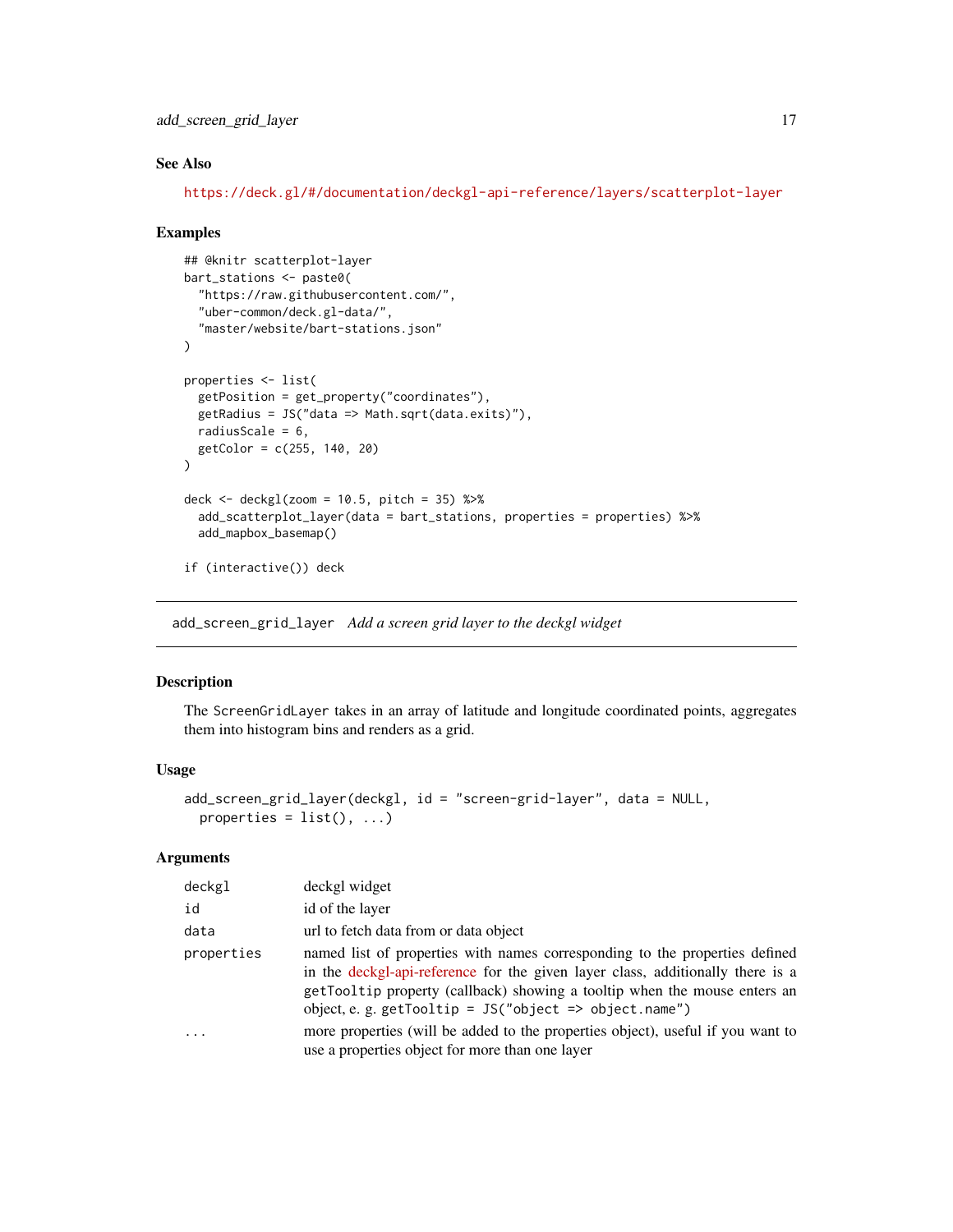#### See Also

<https://deck.gl/#/documentation/deckgl-api-reference/layers/screen-grid-layer>

#### Examples

```
## @knitr screen-grid-layer
sample_data <- paste0(
  "https://raw.githubusercontent.com/uber-common/",
  "deck.gl-data/master/",
  "website/sf-bike-parking.json"
)
properties <- list(
  pickable = FALSE,
 opacity = 0.8,
 cellSizePixels = 50,
 minColor = c(0, 0, 0, 0),
 maxColor = c(0, 180, 0, 255),
  getPosition = get_property("COORDINATES"),
  getWeight = get_property("SPACES")
\mathcal{L}deck <- deckgl() %>%
  add_screen_grid_layer(data = sample_data, properties = properties) %>%
  add_mapbox_basemap()
if (interactive()) deck
```
add\_text\_layer *Add a text layer to the deckgl widget*

#### Description

The TextLayer renders text labels on the map using texture mapping.

#### Usage

```
add_text_layer(deckgl, id = "text-layer", data = NULL,
 properties = list(), ...)
```
#### Arguments

| deckgl     | deckgl widget                                                                                                                                                                                                                                                                                          |
|------------|--------------------------------------------------------------------------------------------------------------------------------------------------------------------------------------------------------------------------------------------------------------------------------------------------------|
| id         | id of the layer                                                                                                                                                                                                                                                                                        |
| data       | url to fetch data from or data object                                                                                                                                                                                                                                                                  |
| properties | named list of properties with names corresponding to the properties defined<br>in the deckgl-api-reference for the given layer class, additionally there is a<br>getTooltip property (callback) showing a tooltip when the mouse enters an<br>object, e. g. getTooltip = $JS("object => object.name")$ |

<span id="page-17-0"></span>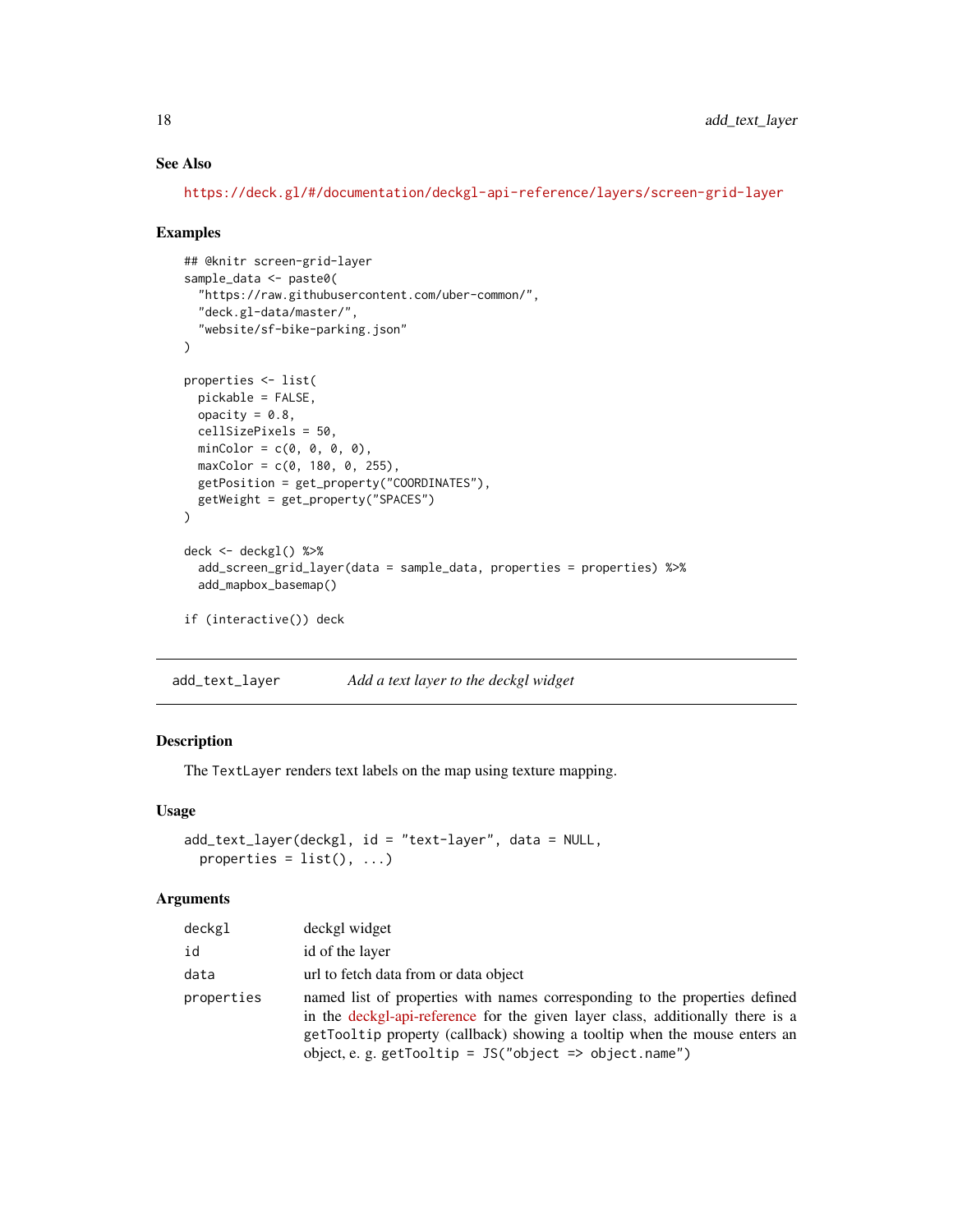#### <span id="page-18-0"></span>bart\_segments 19

... more properties (will be added to the properties object), useful if you want to use a properties object for more than one layer

#### See Also

<https://deck.gl/#/documentation/deckgl-api-reference/layers/text-layer>

#### Examples

```
## @knitr text-layer
deck \le deckgl(zoom = 10, pitch = 35) %>%
 add_text_layer(
   data = bart_stations,
   pickable = TRUE,
   getPosition = get_position("lat", "lng"),
   getText = get_property("name"),
   getSize = 15,
   getAngle = 0,
   getTextAnchor = "middle",
   getAlignmentBaseline = "center",
   getTooltip = JS("object =>`${object.name}<br/>${object.address}`")
 ) %>%
 add_mapbox_basemap()
```
if (interactive()) deck

bart\_segments *bart segments*

#### Description

bart segments

#### Usage

bart\_segments

#### Format

tibble with 45 rows and 8 variables:

inbound number of inbound trips outbound number of outbound trips from name name of source station from\_lng longitude of source station from\_lat latitude of source station to\_name name of target station to\_lng longitude of target station to\_lat latitude of target station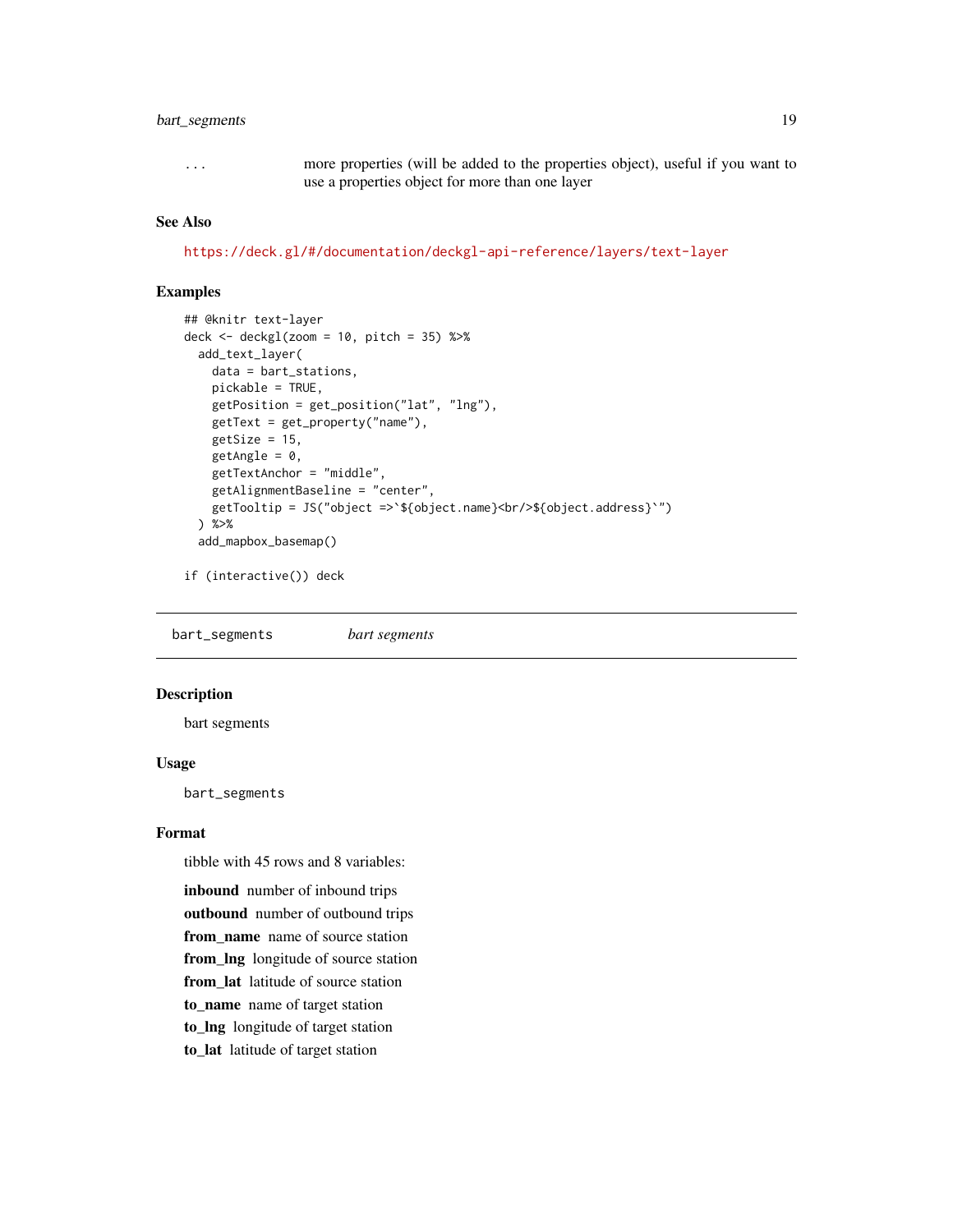#### Source

[https://raw.githubusercontent.com/uber-common/deck.gl-data/master/website/bart-](https://raw.githubusercontent.com/uber-common/deck.gl-data/master/website/bart-segments.json)segments. [json](https://raw.githubusercontent.com/uber-common/deck.gl-data/master/website/bart-segments.json)

bart\_stations *bart stations*

#### Description

bart stations

#### Usage

bart\_stations

#### Format

tibble with 44 rows and 7 variables:

name station name code two-letter station code address address entries number of entries exits number of exits lng longitude lat latitude

#### Source

[https://raw.githubusercontent.com/uber-common/deck.gl-data/master/website/bart-](https://raw.githubusercontent.com/uber-common/deck.gl-data/master/website/bart-stations.json)stations. [json](https://raw.githubusercontent.com/uber-common/deck.gl-data/master/website/bart-stations.json)

contour\_definition *Contour definition*

#### Description

Contour definition

#### Usage

```
contour\_definition(threshold = 1, color = c(255, 255, 255),strokeWidth = 1)
```
<span id="page-19-0"></span>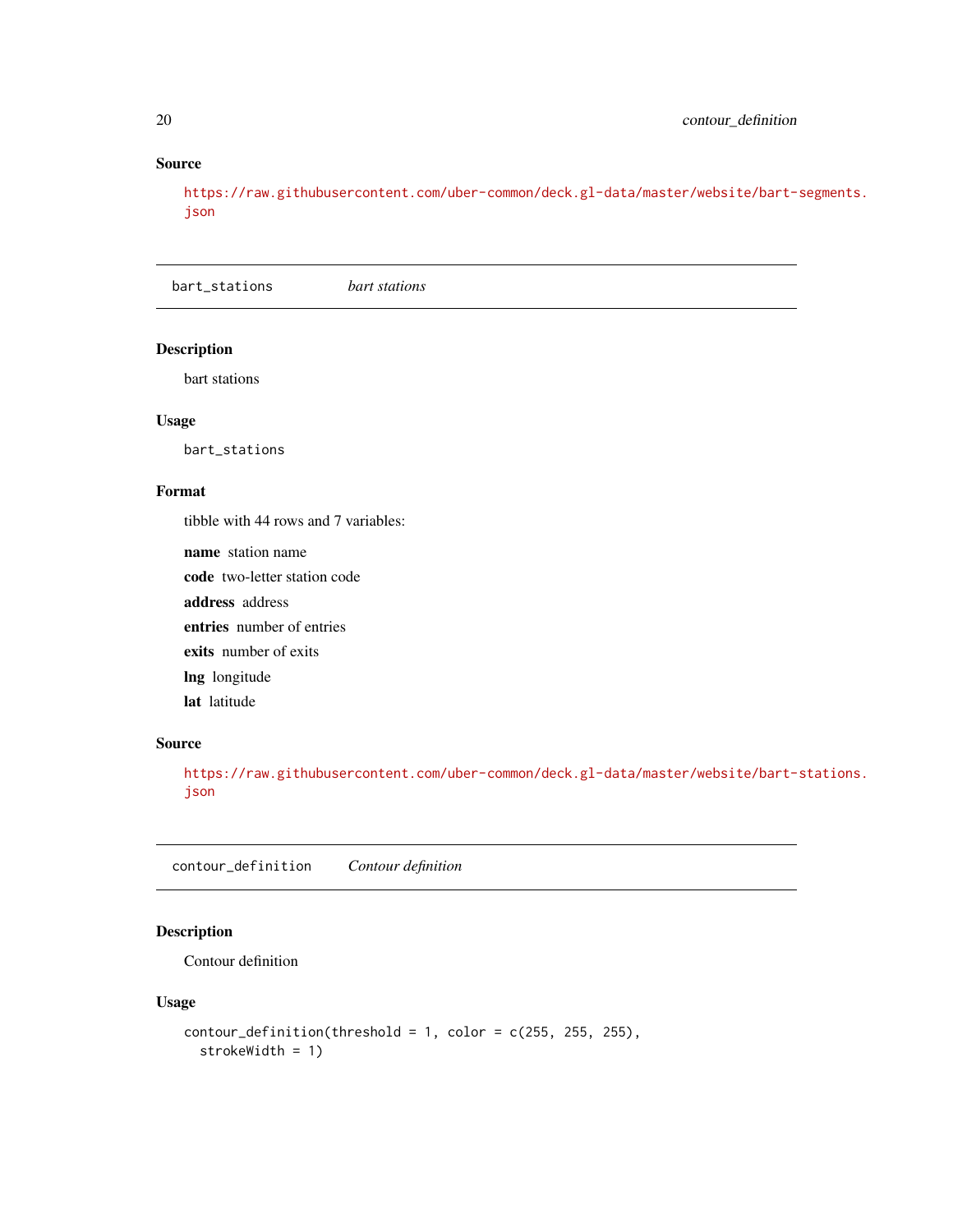#### <span id="page-20-0"></span>deckgl **21**

#### Arguments

| threshold   | threshold value to be used in contour generation   |
|-------------|----------------------------------------------------|
| color       | RGB color array to be used to render contour lines |
| strokeWidth | width of the contour lines in pixels               |

deckgl *Create a deckgl widget*

#### Description

Create a deckgl widget

#### Usage

```
deckgl(latitude = 37.8, longitude = -122.45, zoom = 12, pitch = 0,
 bearing = 0, initialViewState = NULL, views = NULL, width = NULL,
 height = NULL, elementId = NULL, ...)
```
#### Arguments

| latitude         | latitude of the initial view state                                                                 |
|------------------|----------------------------------------------------------------------------------------------------|
| longitude        | longitude of the initial view state                                                                |
| zoom             | zoom of the initial view state                                                                     |
| pitch            | pitch of the initial view state                                                                    |
| bearing          | bearing of the initial view state                                                                  |
| initialViewState |                                                                                                    |
|                  | initial view state, if set, other view state arguments (longitude, latidude etc.)<br>are ignored   |
| views            | a single View, or an array of View instances, if not supplied, a single MapView<br>will be created |
| width            | width of the widget                                                                                |
| height           | height of the widget                                                                               |
| elementId        | explicit element id (usually not needed)                                                           |
| $\cdots$         | optional properties passed to the deck instance                                                    |

#### Value

deckgl widget

#### See Also

<https://deck.gl/#/documentation/deckgl-api-reference/deck>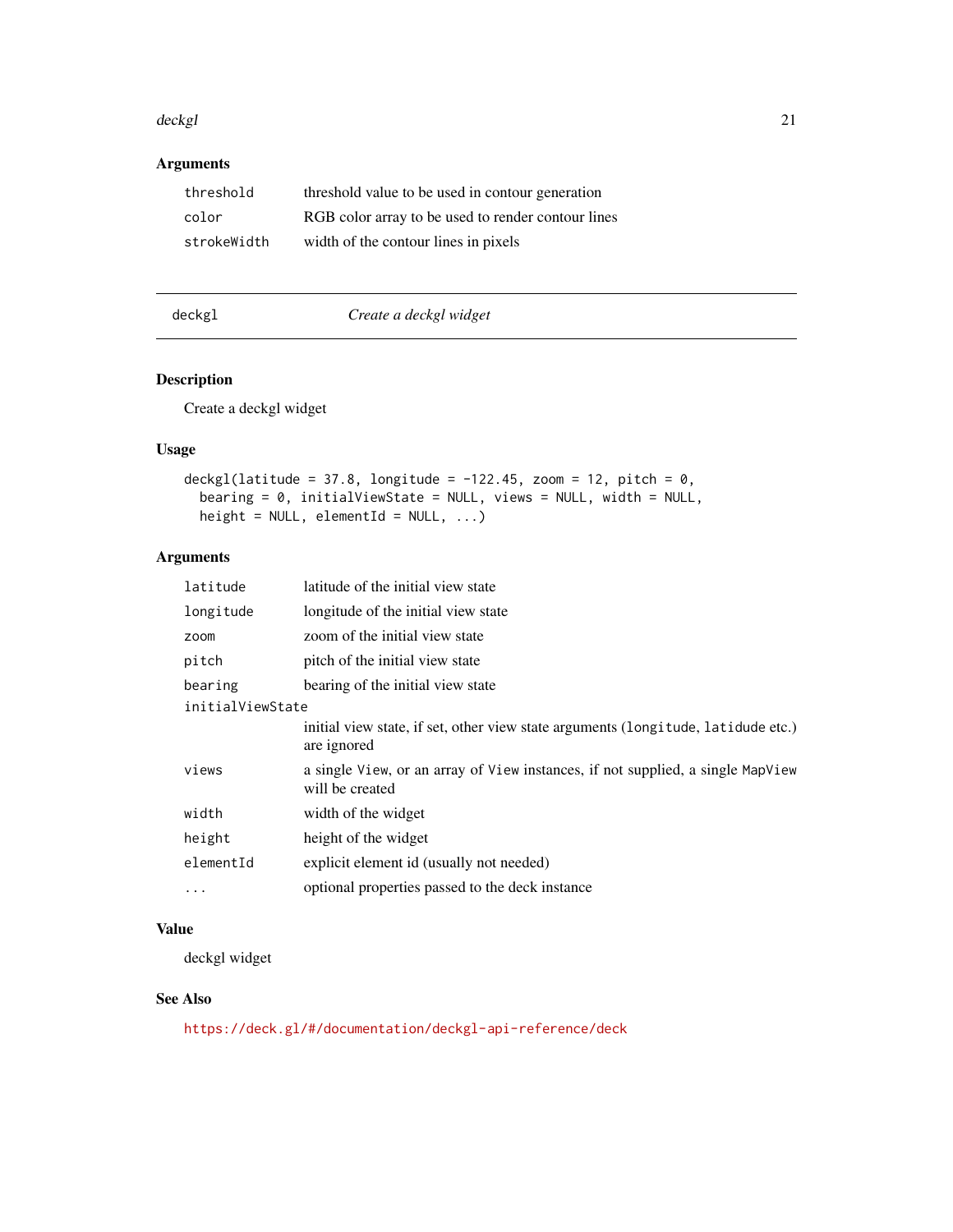<span id="page-21-0"></span>

#### Description

Output and render functions for using deckgl within Shiny applications and interactive Rmd documents.

#### Usage

```
deckglOutput(outputId, width = "100%", height = "400px")
```

```
renderDeckgl(expr, env = parent.frame(), quoted = FALSE)
```
#### Arguments

| outputId      | output variable to read from                                                                                                      |
|---------------|-----------------------------------------------------------------------------------------------------------------------------------|
| width, height | Must be a valid CSS unit (like '100%', '400px', 'auto') or a number, which<br>will be coerced to a string and have 'px' appended. |
| expr          | An expression that generates a deckgl                                                                                             |
| env           | The environment in which to evaluate expr.                                                                                        |
| quoted        | Is expr a quoted expression (with $\text{quote}()$ )? This is useful if you want to save<br>an expression in a variable.          |

```
default_icon_properties
```
*Default icon properties*

#### Description

Returns icon properties with default values for iconAtlas, iconMapping and getIcon, so that the default icon is used.

#### Usage

```
default_icon_properties(sizeScale = 15, getSize = 5,
 getColor = c(240, 140, 0))
```
#### Arguments

| sizeScale | icon size multiplier                                                                                                                                                                  |
|-----------|---------------------------------------------------------------------------------------------------------------------------------------------------------------------------------------|
| getSize   | height of each object (in pixels), if a number is provided, it is used as the size<br>for all objects, if a function is provided, it is called on each object to retrieve its<br>size |
| getColor  | rgba color of each object, if an array is provided, it is used as the color for all<br>objects if a function is provided, it is called on each object to retrieve its color           |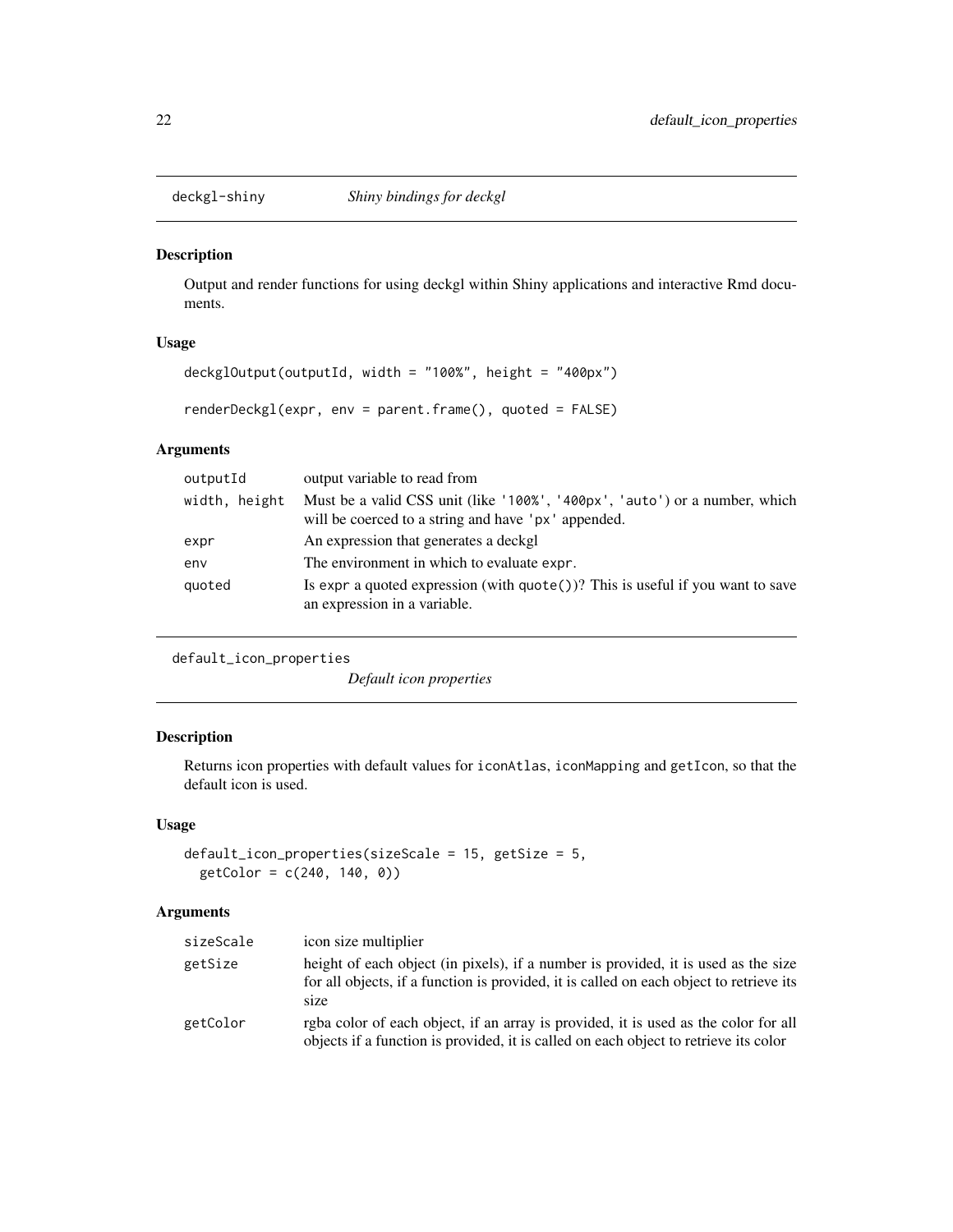<span id="page-22-0"></span>

#### Description

Check if everything works fine

#### Usage

does\_it\_work(token = NULL)

#### Arguments

token mapbox api access token

encode\_icon\_atlas *Encode atlas image to base64*

#### Description

Encode atlas image to base64

#### Usage

encode\_icon\_atlas(filename = NULL)

#### Arguments

filename filename of atlas image

#### Value

base64 encoded atlas image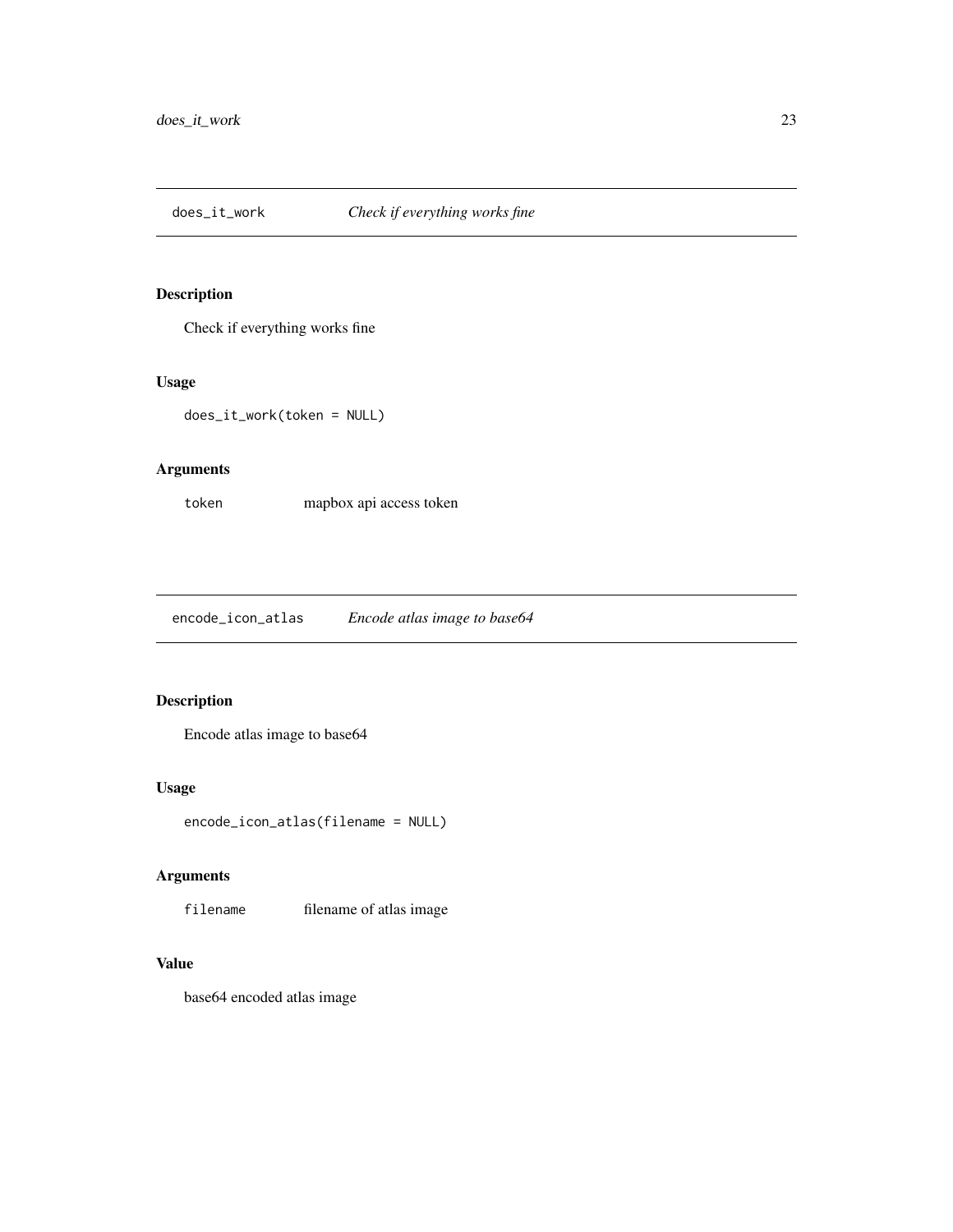<span id="page-23-0"></span>get\_color\_to\_rgb\_array

*Create a getColor data accessor*

#### Description

Creates a JS method to retrieve the color of each object. The method parses the HEX color property of the data object to an rgb color array.

#### Usage

```
get_color_to_rgb_array(color_property)
```
#### Arguments

color\_property property name of data object containing the HEX color

#### Value

JavaScript code evaluated on the client-side

get\_data *Get data*

#### Description

EXPERIMENTAL, usually used in conjunction with [add\\_data](#page-4-1)

#### Usage

```
get_data(var_name = "thanksForAllTheFish")
```
#### Arguments

var\_name JavaScript variable name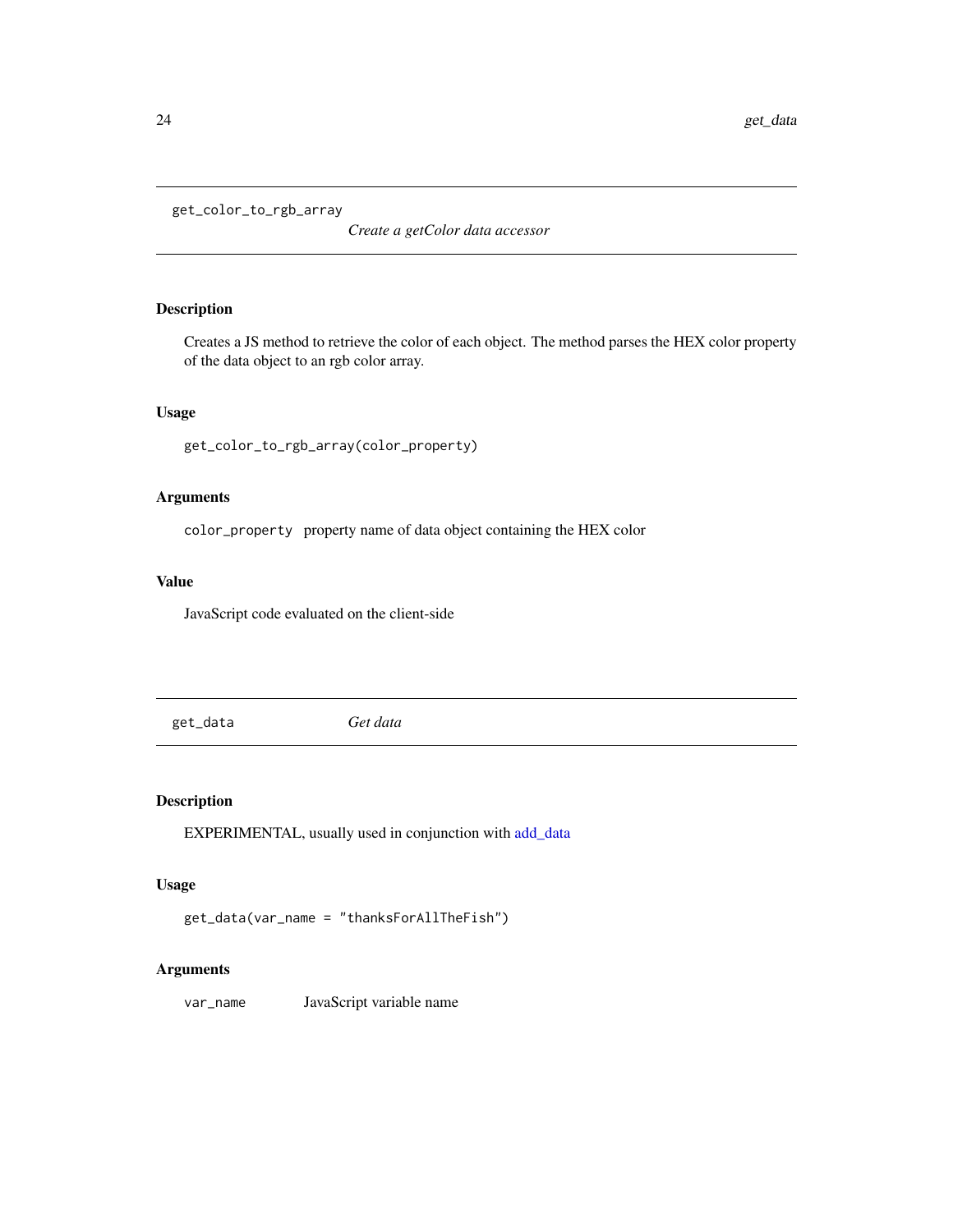<span id="page-24-0"></span>

#### Description

Creates a JS method to retrieve the position of each object.

#### Usage

```
get_position(latitude = NULL, longitude = NULL, coordinates = NULL)
```
#### Arguments

| latitude    | latitude property of data object                                                                      |
|-------------|-------------------------------------------------------------------------------------------------------|
| longitude   | longitude property of data object                                                                     |
| coordinates | coordinates property of data object (in this case latitude and longitude pa-<br>rameters are ignored) |

#### Value

JavaScript code evaluated on the client-side

get\_property *Create a data accessor*

#### Description

Creates a JS method to retrieve a given property of each object.

#### Usage

```
get_property(property_name)
```
#### Arguments

property\_name property name of data object

#### Value

JavaScript code evaluated on the client-side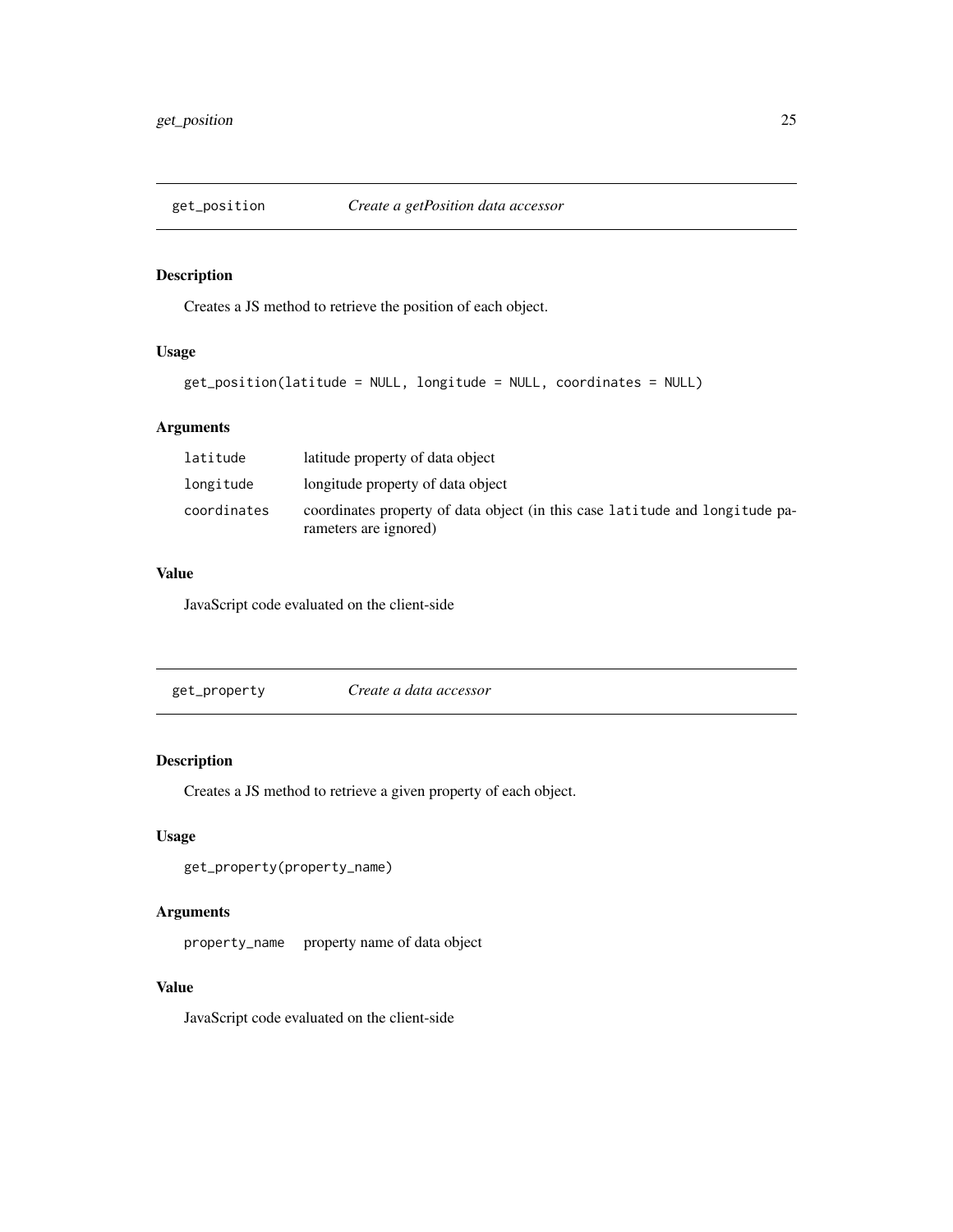<span id="page-25-0"></span>

#### Description

Icon definition on an atlas image

#### Usage

```
icon_definition(x = 0, y = 0, width = 128, height = 128,
 anchorX = (width/2), anchorY = 128, mask = TRUE)
```
#### Arguments

| $\mathsf{x}$ | x position of icon on the atlas image                                                                                                      |
|--------------|--------------------------------------------------------------------------------------------------------------------------------------------|
| y            | y position of icon on the atlas image                                                                                                      |
| width        | width of icon on the atlas image.                                                                                                          |
| height       | height of icon on the atlas image.                                                                                                         |
| anchorX      | horizontal position of icon anchor                                                                                                         |
| anchorY      | vertical position of icon anchor                                                                                                           |
| mask         | whether icon is treated as a transparency mask, if TRUE, user defined color is<br>applied, if FALSE, pixel color from the image is applied |

sf\_bike\_parking *sf bike parking*

#### Description

sf bike parking

#### Usage

sf\_bike\_parking

#### Format

tibble with 2520 rows and 5 variables: address address racks number of racks spaces number of spaces lng longitude lat latidude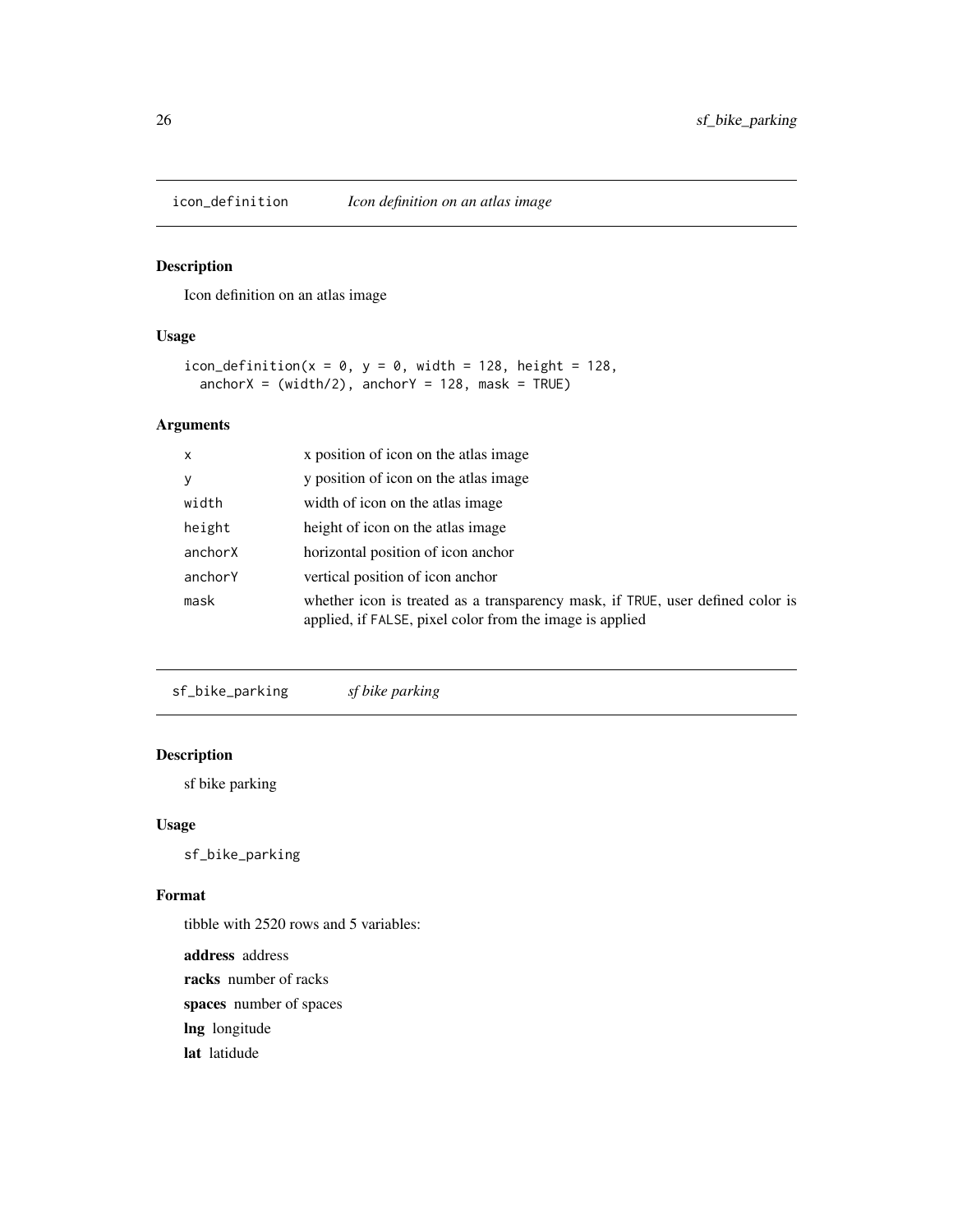sf\_bike\_parking 27

#### Source

[https://raw.githubusercontent.com/uber-common/deck.gl-data/master/website/sf-bi](https://raw.githubusercontent.com/uber-common/deck.gl-data/master/website/sf-bike-parking.json)ke-parking. [json](https://raw.githubusercontent.com/uber-common/deck.gl-data/master/website/sf-bike-parking.json)